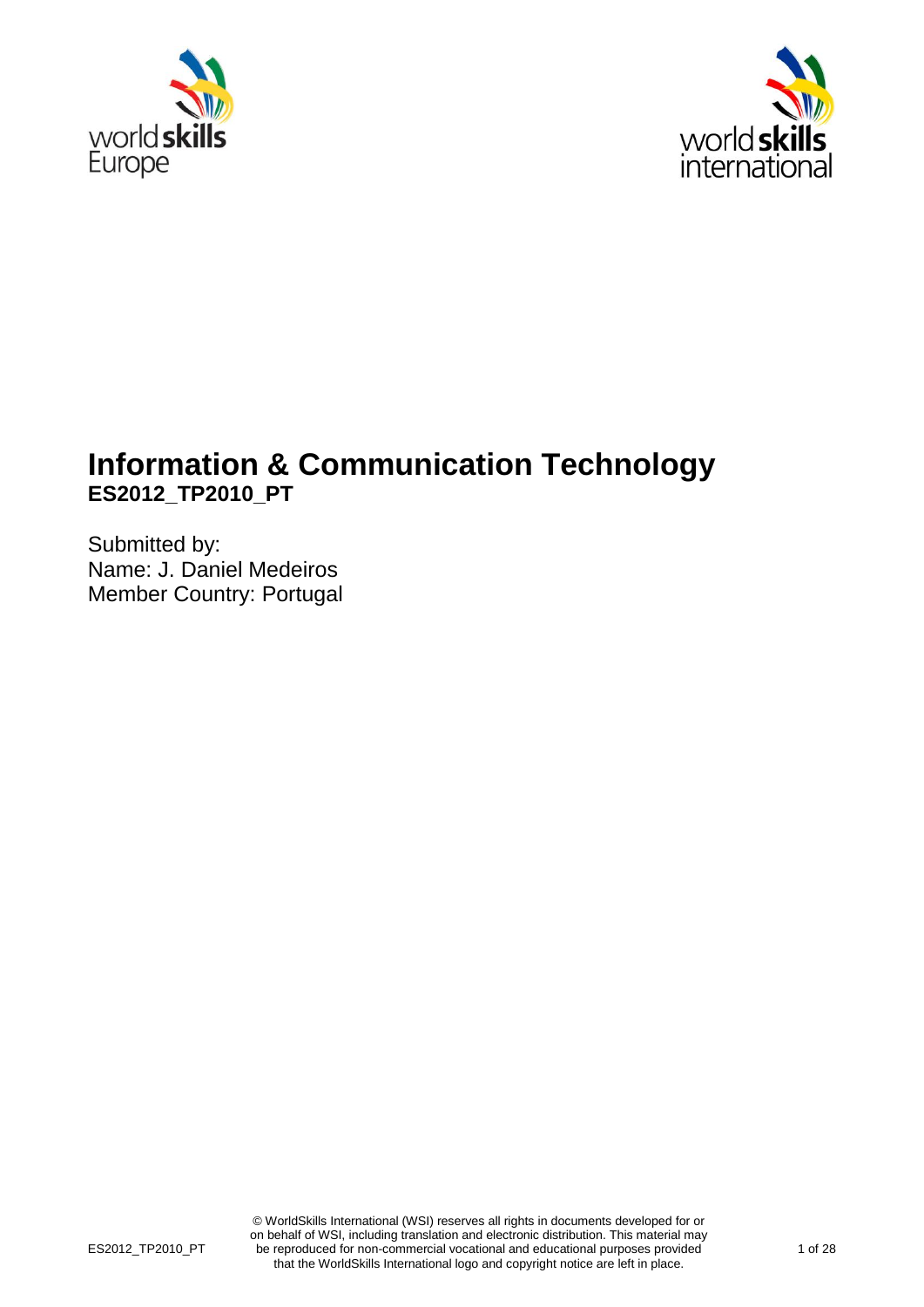



### **CONTENTS**

This Test Project proposal consists of the following documentation/files:

- 1. ES2012\_TP2010\_PT.doc
- 2. IPv6.pka
- 3. Firewall.pka
- 4. Marking scheme

### **INTRODUCTION**

This test project is designed to be executed during the three days of the competition. At the end of Day1, experts will assess your work and give you a grade for Day1. A substantial part of the work you do on Day1 remains significant during Day2, but that does not mean it will be evaluated again in Day 2; this would only happen if it was an integral part, direct or indirectly, of something that was asked for Day2. Likewise, at the end of Day2, experts will assess your work and give you a grade for Day2. Some of the tasks you completed on Day1, as well as on Day2, carry on to Day3. In addition, in Day3 you will perform other tasks and by the end of the day you will have a project that summarizes what was requested on Day1, added or removed on Day2 and added or removed on Day3; in other words, by the end of Day3 you should have a complete working project that reflects the original requirements along with the modifications, additions and removals of the second and third day. It is important to understand this, because on Day3 experts will not only evaluate the work you did on that day, but they will also evaluate all the other aspects of the work you did on days 1 and 2. They will evaluate your final project.

The Test Project was designed in such a way that it specifies what is to be done, but in numerous cases it is not specific and it is up to you to decide what to do. One thing you should consider doing is leaving some documentation, in electronic format, for the experts to look at and better understand the reasoning behind your choices on items that can be implemented in more than one way.

The purpose of the Test Project is to simulate as much as possible a real scenario that could occur on a normal enterprise. It is not intended to be tricky or present situations that would hardly occur in real life. We hope you enjoy implementing this project.

### **DESCRIPTION OF PROJECT AND TASKS**

The project consists in:

- Configuring a wired and wireless Windows based network;
- Configuring a wired and wireless Linux based network;
- Interconnecting both networks over local and WAN technologies;
- Implement security measures to protect network communications;
- Integrate diverse technologies;

### **INSTRUCTIONS TO THE COMPETITOR**

In the event you need to configure a username which has not been explicitly specified, use only these usernames: "root", "admin", "luxadmin". If it is possible to specify more than one user then you should configure both users with the same password.

Use only these passwords: Spa2012 Euro2012

In case you only need one password use the first one; only use the second password if you have to as in the case where you configure an enable password and an enable secret on a Cisco equipment.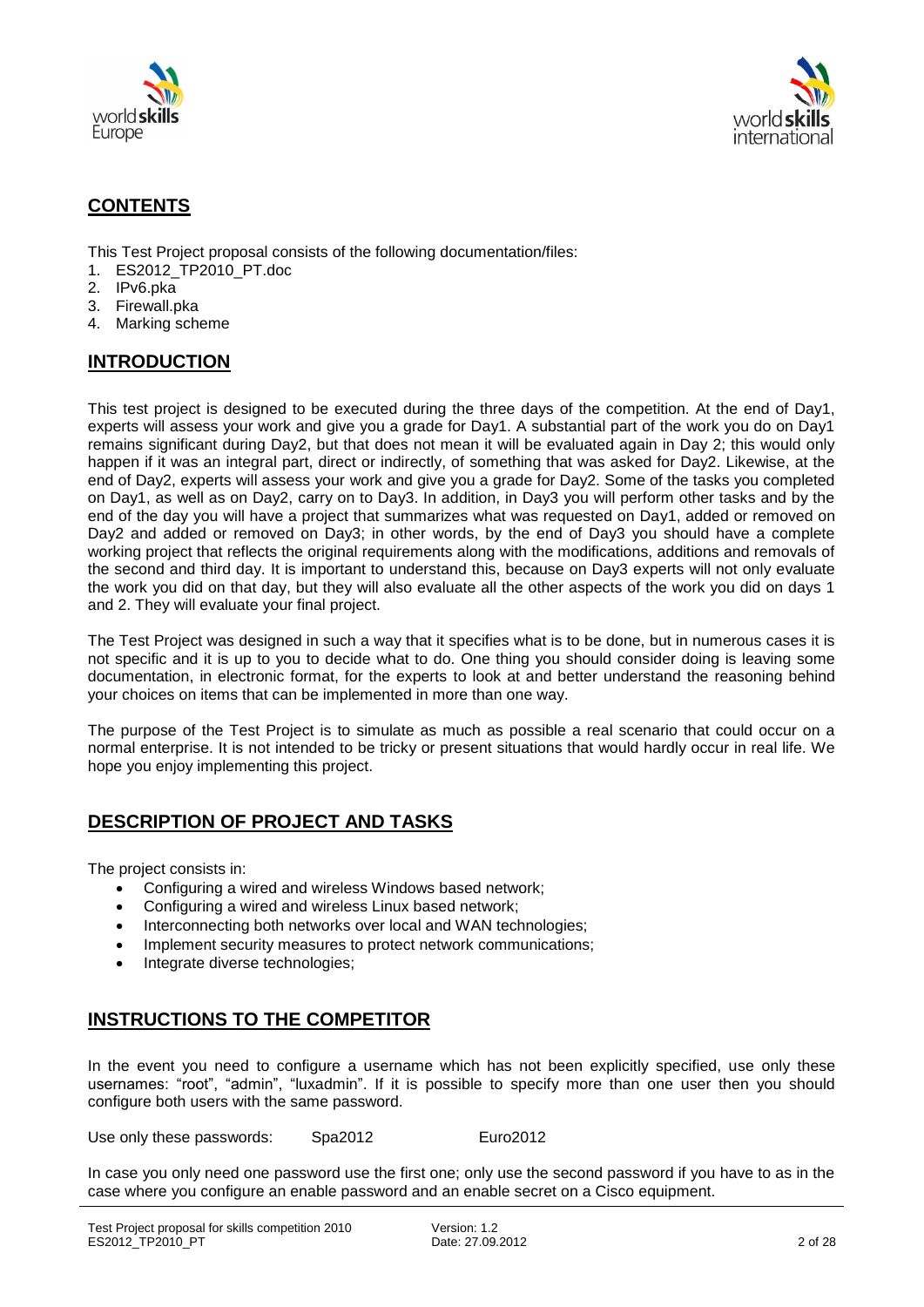



We will not try any other password; if we cannot get in with one of those two passwords we will not be able to evaluate your work and therefore your team will not get a grade on the items we weren't able to check.

### **EQUIPMENT, MACHINERY, INSTALLATIONS AND MATERIALS REQUIRED**

The infrastructure list as it is known on July 31, 2012.

#### **MATERIALS, EQUIPMENT AND TOOLS SUPPLIED BY COMPETITORS IN THEIR TOOLBOX**

Competitors will be supplied with paper, pens and pencils.

#### **MATERIALS & EQUIPMENT AND TOOLS PROHIBITED IN THE SKILL AREA**

Competitors are not allowed to bring any personal items to the competition area.

### **MARKING SCHEME**

The marking scheme is an integral part of this project and is included at the end.

#### **OTHER**

Other information may be passed on to the competitors at the competition site.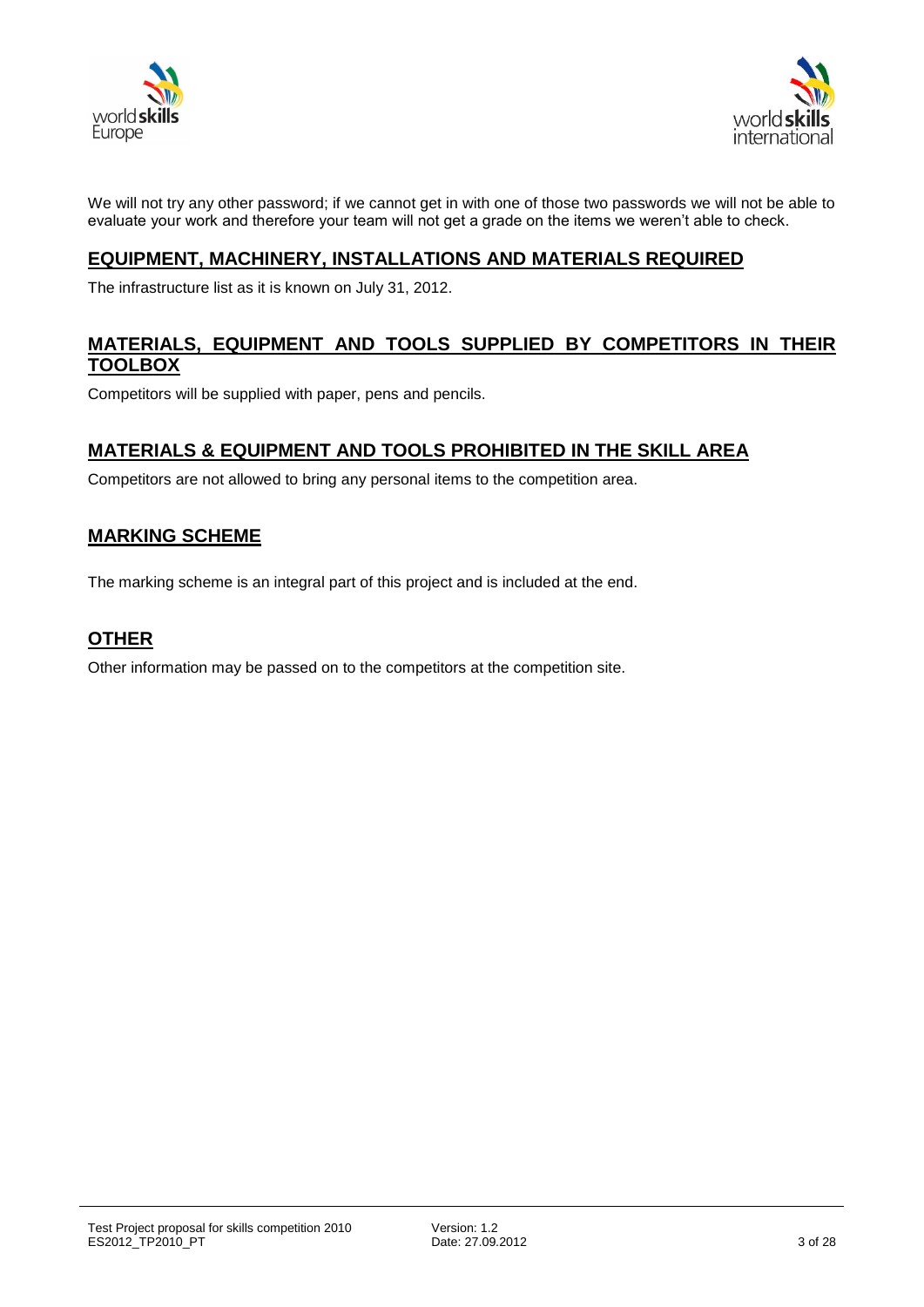



## **Work order: Day 1 Duration: 6 hours**

- 1. We, at the Spa Skills Corporation, are in the process of evaluating an integrated solution made up of Windows and Linux based servers and would like your team to develop a proof of concept implementation for the purpose of demonstrating the functionality of the new design.
- 2. During the three days you are with us, your team will develop a gradually more complex network. The topology for the first day is illustrated in the following figure.



**Figure 1**

3. As you can see, the network is divided into a Windows based branch and a Linux based branch. Besides these two corporate branches, we also have a Windows and a Linux client that will connect to the internal networks from a simulated Internet. Both clients and servers will be strictly implemented as virtual machines. Calculate the sub-networks to be used in the topology wasting the least number of IP addresses.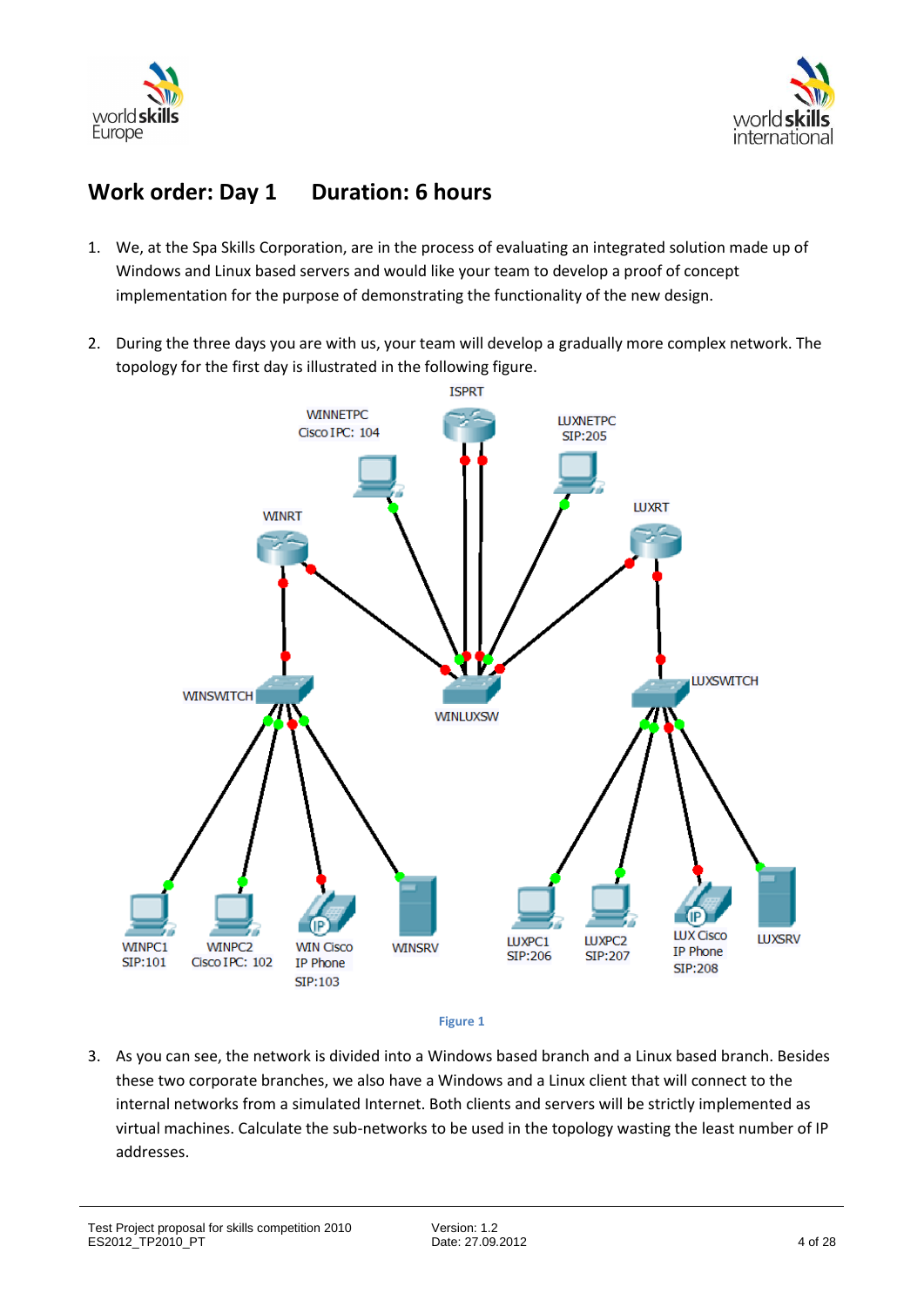



#### *NOTE: Native VLAN is always VLAN 88*

| <b>WINDOWS BRANCH</b><br>1.<br>172.16.160.0/19   | <b>HOSTS</b> | <b>NETWORK</b> | <b>FIRST IP</b> | <b>LAST IP</b> | <b>BROADCAST</b> |
|--------------------------------------------------|--------------|----------------|-----------------|----------------|------------------|
| <b>WINRT Local Area Network</b><br>VLAN 10       | 1000         |                |                 |                |                  |
| <b>WINSWITCH Management</b><br>Network - VLAN 20 | 60           |                |                 |                |                  |

| <b>LINUX BRANCH</b><br>2.<br>10.0.208.0/20         | <b>HOSTS</b> | <b>NETWORK</b> | <b>FIRST IP</b> | <b>LAST IP</b> | <b>BROADCAST</b> |
|----------------------------------------------------|--------------|----------------|-----------------|----------------|------------------|
| <b>LUXRT Local Area Network</b><br><b>VLAN 100</b> | 500          |                |                 |                |                  |
| LUXSWITCH Management<br>Network - VLAN 200         | 100          |                |                 |                |                  |

| <b>ISPRT NETWORK</b><br>3.<br>85.95.208.0/20     | <b>HOSTS</b>  | <b>NETWORK</b> | <b>FIRST IP</b> | <b>LAST IP</b> | <b>BROADCAST</b> |
|--------------------------------------------------|---------------|----------------|-----------------|----------------|------------------|
| <b>ISPRT WINNETPC Network</b><br>VLAN 30         | 100           |                |                 |                |                  |
| <b>ISPRT LUXNETPC Network</b><br><b>VLAN 300</b> | 300           |                |                 |                |                  |
| <b>WINRT Connection</b><br>VLAN 40               | 2             |                |                 |                |                  |
| <b>LUXRT Connection</b><br><b>VLAN 400</b>       | $\mathcal{P}$ |                |                 |                |                  |

- 4. Configure all Cisco equipment to be managed both locally and remotely strictly with SSH.
- 5. Configure ISPRT with the first usable address for each network. Configure this router as a DNS server for the WINNETPC and WINLUXPC networks; it should not resolve any names directly. It should forward all requests for winspa.org records to the WINSRV server and all requests for luxspa.org records to the LUXSRV server. Configure one Ethernet interface for VLANs 30 and 40 and the other one for VLANs 300 and 400.
- 6. Configure WINRT with the first usable address for the Local Area Network and with the first usable address for the WINSWITCH Management Network. Configure the link to the ISPRT router which goes through the WINLUXSW switch.
- 7. Configure the WINSWITCH with the last usable address and the WINLUXSW with the next to cast usable address for the WINSWITCH Management Network. Configure the WINLUXSW with the VLANs and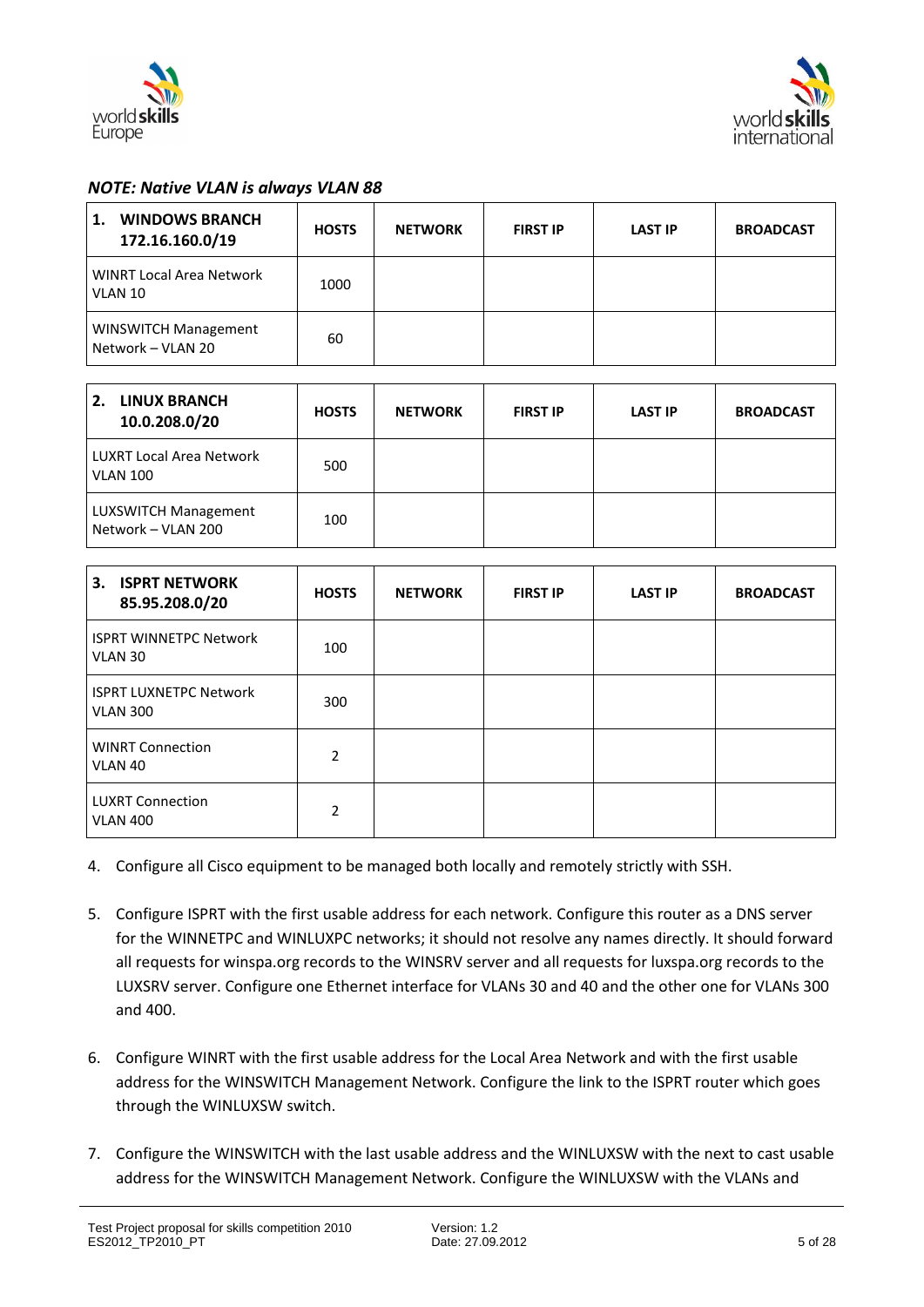



trunk links necessary to support the topology, as detailed in Figure 1 and the address table above.

- 8. Configure LUXRT with the first usable address for the Local Area Network and with the first usable address for the LUXSWITCH Management Network. Configure the link to the ISPRT router which goes through the WINLUXSW switch.
- 9. Configure the LUXSWITCH with the last usable address for the LUXSWITCH Management Network.
- 10. Configure the WINSRV server with the last usable IP address.
- 11. Configure LUXSRV with the last usable IP address.
- 12. Clients in the WINNETPC LAN get their IP configuration from the DHCP server in ISPRT router; exclude the first and last 10 address. Although it's not shown in the topology in figure 1.0 you also have one laptop; when you plug the laptop into the WINNETPC LAN, it should always get the second highest usable IP address.
- 13. Clients in the LUXNETPC LAN get their IP configuration from the DHCP server in ISPRT router; exclude the first 10 address. Although it's not shown in the topology in figure 1.0 you also have one laptop; when you plug the laptop into the LUXNETPC LAN, it should always get the second highest usable IP.
- 14. Configure static routing as you see fit keeping in mind that the objective is total connectivity and that the ISPRT router is simulating an ISP router.
- 15. By now your infrastructure should be complete and you have total connectivity with static addresses.
- 16. The WINSRV server will run Active Directory, HTTP, FTP, DHCP, DNS, Exchange, media services and anything else you find necessary. Configure the server according to the following requirements:
	- a. Install Active Directory and DNS for winspa.org domain. The DNS server should only resolve hosts for the winspa.org zone and forward all other requests to the ISPRT router.
	- b. Create an organizational unit with the name of Trainees and inside create 250 users. The accounts must follow the format TraineeXXX where the XXX represents the number of users. For example, the first account would Trainee1, the tenth and hundredth would be respectively Trainee10 and Trainee100. Keep in mind that besides local access they must all have remote access and that the first time they access the server can be via a VPN connection. You can and should use a script to do this task.
	- c. Whenever one of the Trainee accounts logs into a machine for the first time, the application located inside the **GPO\_Install** folder should be automatically installed using Group Policy Objects.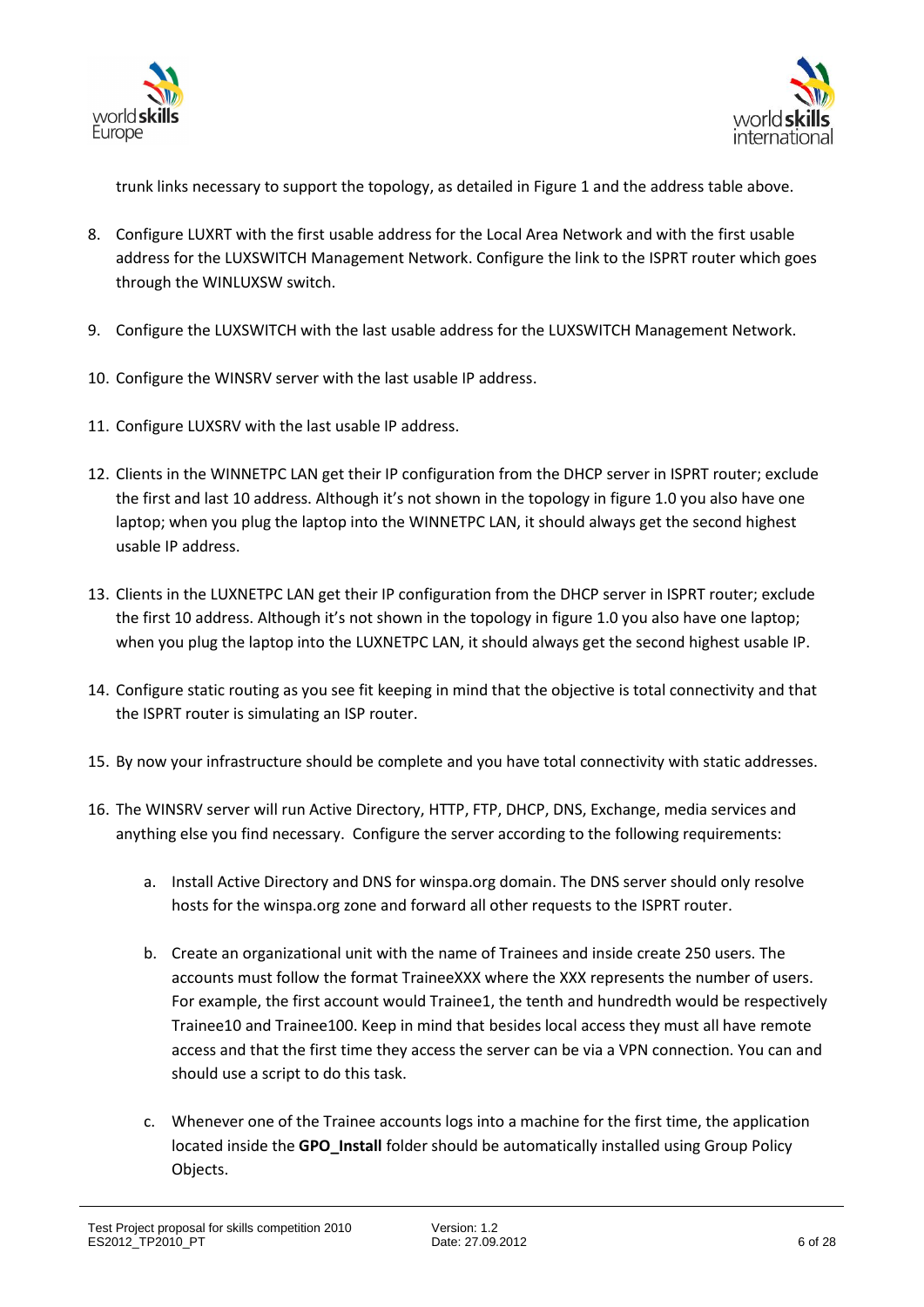



- d. All users, except administrators, must have a roaming profile. Disc Z should point to the root area of the user.
- e. Create the following users implementing restrictions on the login hours. Configure quota for the users in the group North, which should be automatically notified if they are 2MB or less from reaching their quota. If they exceed the quota they should be denied space on the disk.

| <b>USER</b> | <b>EMAIL</b>        | OU        | <b>GROUP</b> | <b>WORK SCHEDULLE</b>                            | <b>QUOTA</b> |
|-------------|---------------------|-----------|--------------|--------------------------------------------------|--------------|
| miguel      | miguel@winspa.org   | OU North  | North        | No restrictions                                  | 20 MB        |
| Imaria      | maria@winspa.org    | OU North  | North        | 09:00 - 18:00 - Monday to Friday                 | 25 MB        |
| terceira    | terceira@winspa.org | OU Center | Center       | No restrictions                                  |              |
| pico        | pico@winspa.org     | OU Center | Center       | 14:00 - 18:00 - Monday, Wednesday and<br>Friday  |              |
| faial       | faial@winspa.org    | OU Center | Center       | Any time Monday, Wednesday and Friday            |              |
| graciosa    | graciosa@winspa.org | OU Center | Center       | Any time Saturday and Sundays                    |              |
| jorge       | jorge@winspa.org    | OU Center | Center       | $9:00 - 13:00$ – Monday, Wednesday and<br>Friday |              |
| flores      | flores@winspa.org   | OU South  | South        | No restrictions                                  |              |
| corvo       | corvo@winspa.org    | OU South  | South        | Any time Tuesday, Thursday and Friday            |              |

- f. Create an hidden administrative share with the name Software. Only Administrators may have access to this folder.
- g. The users flores and corvo may not have access to the Execute or the Command line prompt.
- h. All users, except administrators, will have a mandatory background image called Skills.jpg assigned by the server and are not allowed to change the background image.
- i. This server will host 4 web sites that may be served by both the IIS web server on port 80 as well as the Apache web server on port 8080. Make the necessary settings to create the following four Named Virtual Hosts both in the IIS web server as well as in the Apache web server. Create a file named index.html for each web site and place it in the root of each server, this file should contain a message alluding to its web site.

| Access by the IIS web server | Access by the Apache web serer | Root               |
|------------------------------|--------------------------------|--------------------|
| http://www.winspa.org        | http://www.winspa.org:8080     | c:\lnetpub\wwwroot |
| http://north.winspa.org      | http://north.winspa.org:8080   | c:\Inetpub\north   |
| http://center.winspa.org     | http://center.winspa.org:8080  | c:\Inetpub\center  |
| http://south.winspa.org      | http://south.winspa.org:8080   | c:\Inetpub\south   |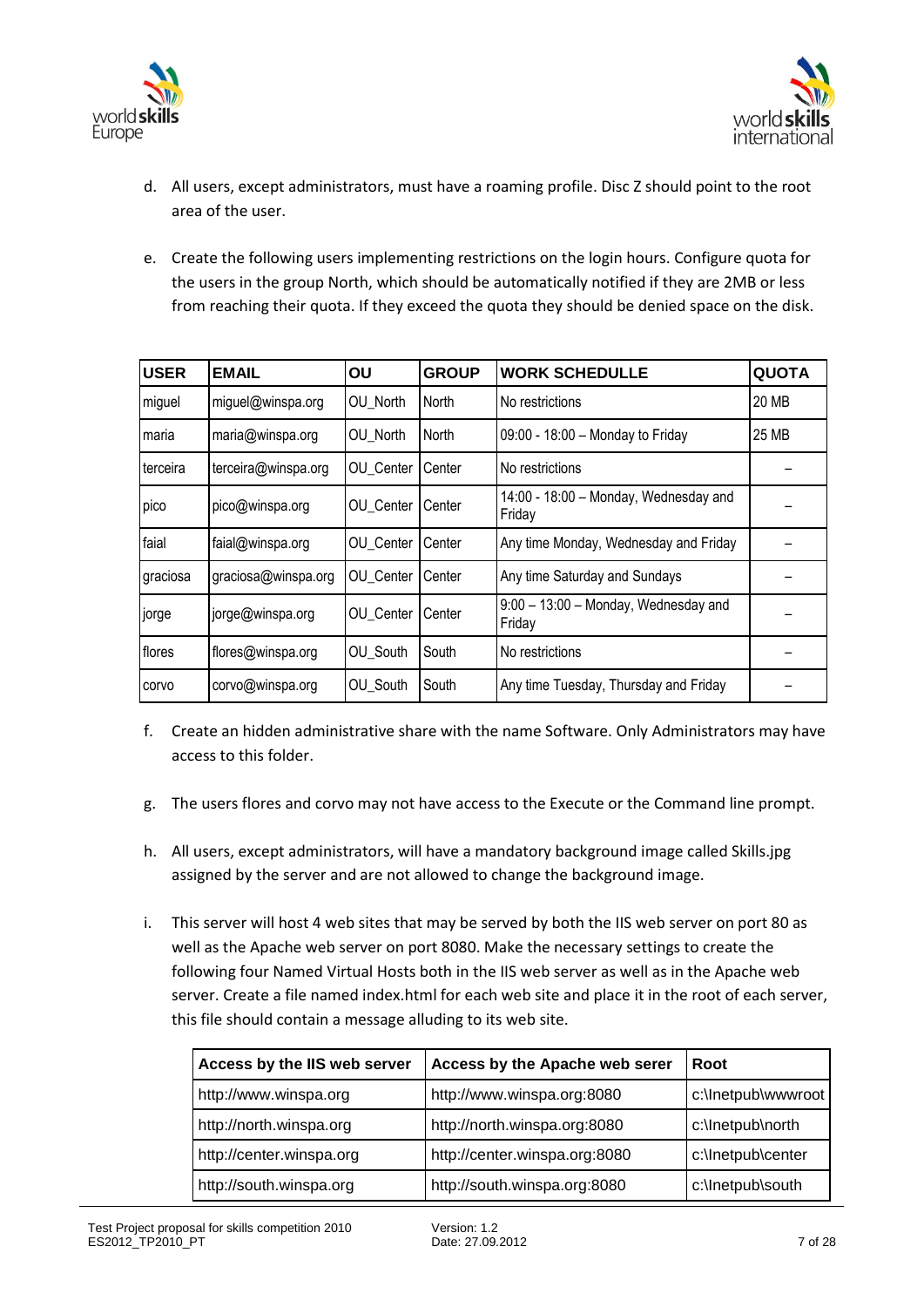



- j. Access to the North, Center and South web sites, served by IIS and Apache, is restricted to the users within each respective group. Access to the www.winspa.org is public.
- k. Install and configure an FTP server. When users from the North, Center and South groups log in, they should go automatically to the root of their respective web sites; they should also be restricted to the root of their respective web sites. When the Administrator logs in, he should go directly to the Inetpub directory and have full access to folders and files in that directory.
- l. Install and configure PHP, whichever version you wish, to run both in the IIS web server as well as in the Apache web server. The PHP module should process files ending in ".php", ".htm" and ".html". Create a small file called info.php and place in the root of each web site. Make copies of this file to info.htm and info.html in the root of each site. The contents of this file should be: <script language=php> phpinfo(); </script>
- m. Install and configure Exchange Server 2010 to provide SMTP, POP3 and IMAP email to all users of the winspa.org domain.
- n. Install and configure Windows Media Services creating a broadcast of the Dogs.wmv video with the name "spaskills" which should be accessible by the link "http://www.spaskills.org/spaskills.asx". User miguel must have total permissions because he is the administrator of the video transmissions. To make the management of the transmissions easier, it should be possible to manage de media services server from the address "http://media.winspa.org:8088".
- o. Clients in the WINRT LAN get their full IP configuration from the DHCP server in WINSRV; exclude the first and last 10 address.
- 17. The LUXSRV server will perform basically the same functions as the WINSRV server. It will run HTTP, FTP, DHCP, DNS, SMTP/POP3 and anything else you find necessary. Configure the server according to the following requirements:
	- a. Configure a DNS server to resolve hosts for the luxspa.org zone and forward all other requests to the IPSRT router.
	- b. Create a group called Trainees. Create 250 users and add them to the Trainees group. The accounts must follow the format TraineeXXX where the XXX represents the number of users. For example, the first account would Trainee1, the tenth and hundredth would be respectively Trainee10 and Trainee100.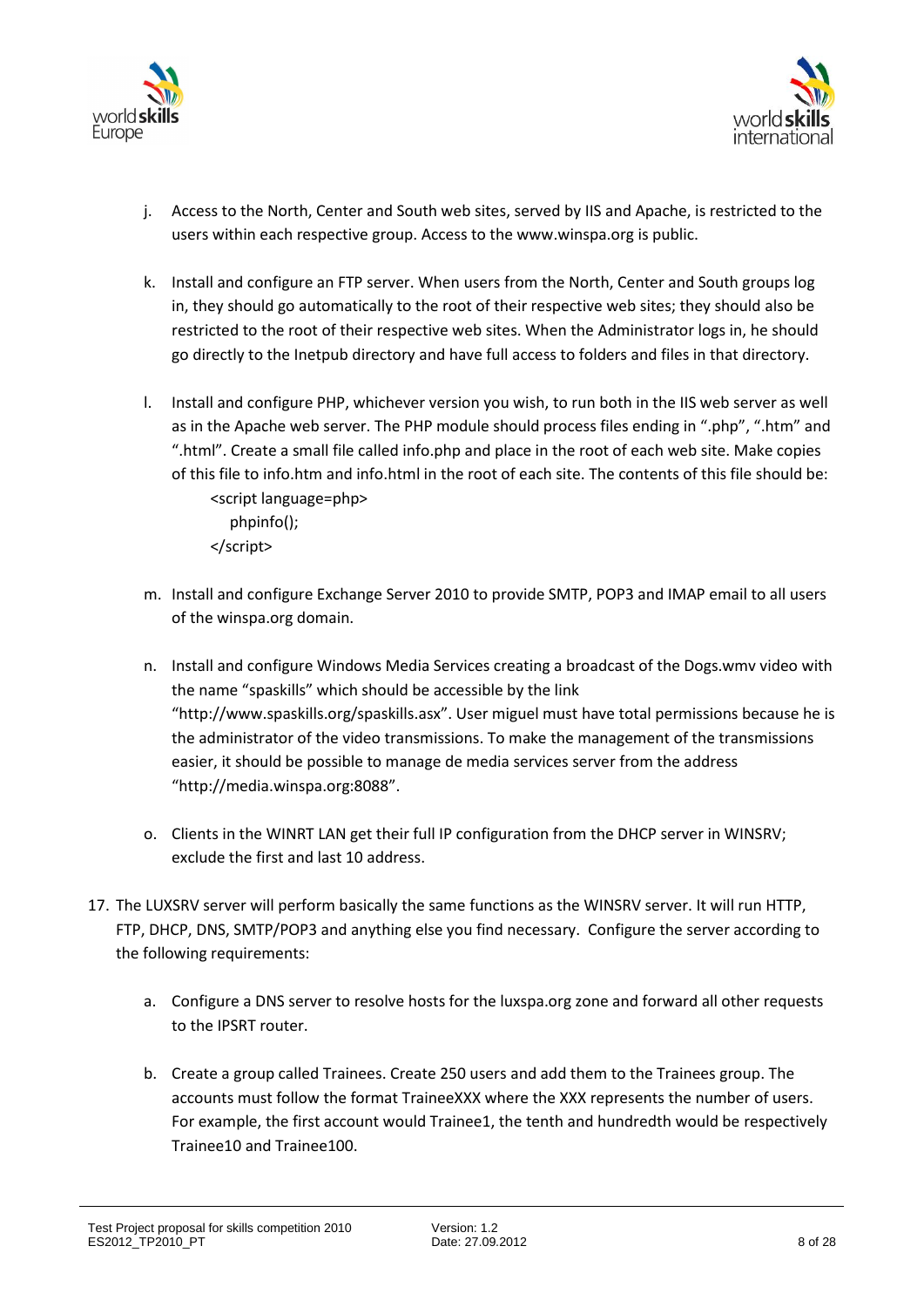



| <b>USER</b> | <b>EMAIL</b>        | <b>GROUP</b> | <b>WORK SCHEDULLE</b>                            |
|-------------|---------------------|--------------|--------------------------------------------------|
| miguel      | miguel@luxspa.org   | North        | No restrictions                                  |
| maria       | maria@luxspa.org    | North        | 09:00 - 18:00 - Monday to Friday                 |
| terceira    | terceira@luxspa.org | Center       | No restrictions                                  |
| pico        | pico@luxspa.org     | Center       | 14:00 - 18:00 - Monday, Wednesday and<br>Friday  |
| faial       | faial@luxspa.org    | Center       | Any time Monday, Wednesday and Friday            |
| graciosa    | graciosa@luxspa.org | Center       | Any time Saturday and Sundays                    |
| jorge       | jorge@luxspa.org    | Center       | $9:00 - 13:00$ – Monday, Wednesday and<br>Friday |
| flores      | flores@luxspa.org   | South        | No restrictions                                  |
| corvo       | corvo@luxspa.org    | South        | Any time Tuesday, Thursday and Friday            |
| luxadmin    | luxadmin@luxspa.org | admins       | No restrictions                                  |

c. Create the following users implementing restrictions on the login hours.

d. This server will host 4 web sites that will be served by the Apache web server on port 80. Make the necessary settings to create the following four Named Virtual Hosts in the Apache web server. Create a file named index.html for each web site and place it in the root of each server, this file should contain a message alluding to its web site.

| Access by the Apache web serer | Root            |
|--------------------------------|-----------------|
| http://www.luxspa.org          | /var/www/www    |
| http://north.luxspa.org        | /var/www/north  |
| http://center.luxspa.org       | /var/www/center |
| http://south.luxspa.org        | /var/www/south  |

- e. Access to the North, Center and South web sites is restricted to the users within each respective group. Access to the www.luxspa.org is public.
- f. Install and configure an FTP server. When users from the North, Center and South groups log in, they should go automatically to the root of their respective web sites; they should also be restricted to the root of their respective web sites. When the **luxadmin** user logs in, he should go directly to the root of the www.luxspa.org site and have full access to the folders and files within that directory.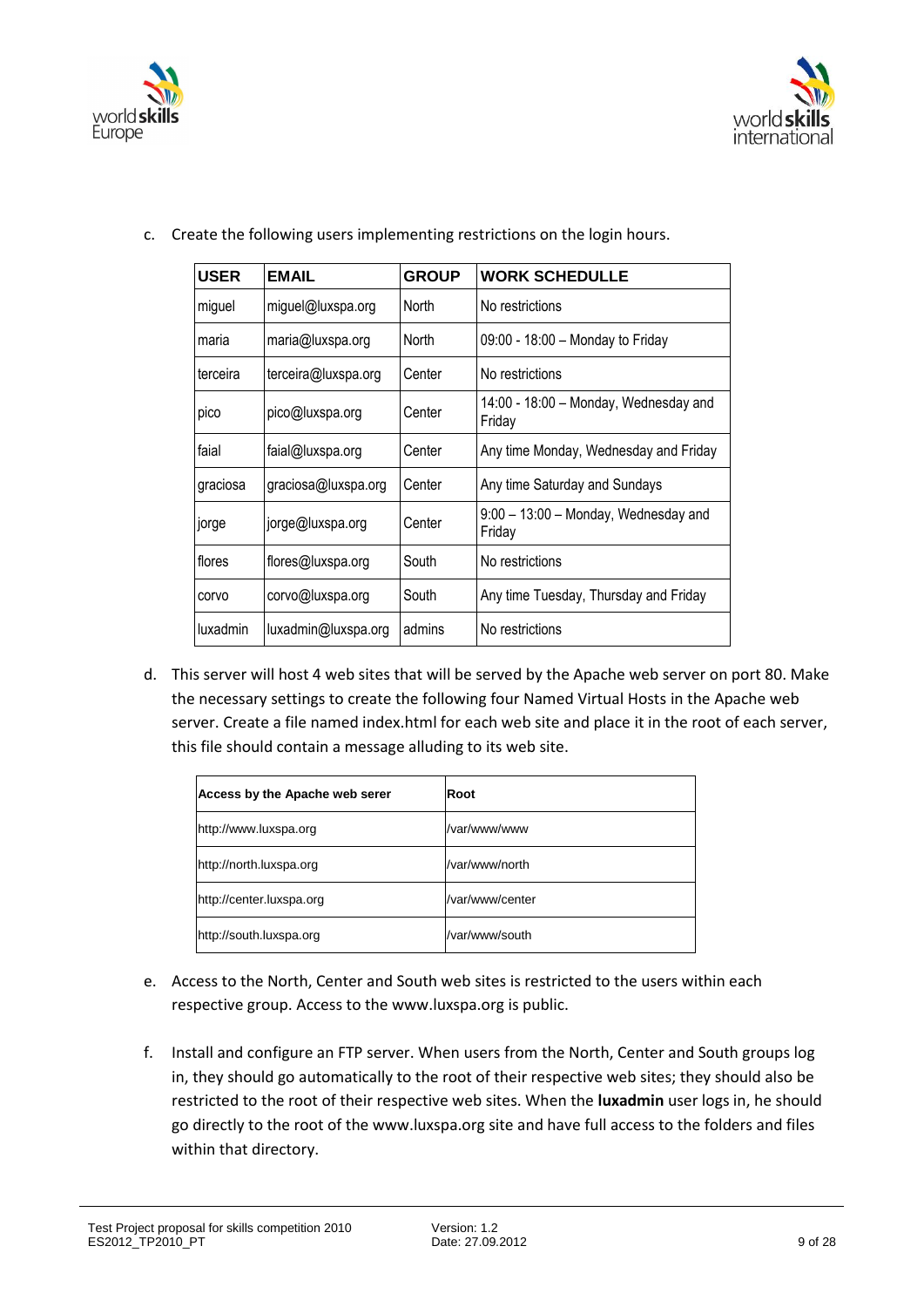



g. Install and configure PHP, whichever version you wish. The PHP module should process files ending in ".php", ".htm" and ".html". Create a small file called info.php and place in the root of each web site. Make copies of this file to info.htm and info.html in the root of each site. The contents of this file should be:

 <script language=php> phpinfo(); </script>

- h. Configure this server to provide SMTP, POP3 and IMAP mail services to the users within the luxspa.org domain.
- i. Clients in the LUXRT LAN get their full IP configuration from the DHCP server in LUXSRV; exclude the first and last 10 address.
- j. Install and configure Asterisk VoIP with 8 extensions numbered 101-104 and 205-208. This server will provide telephony services for the Linux branch as well as the Windows branch.
- k. Configure extension 999 so that it may be used to check voicemail.
- l. Any calls received before 08:00:00 and after 22:00:00 should automatically be forwarded to voicemail.
- 18. The Windows clients will serve essentially to test functionality of the configurations made on the both servers. Configure the Windows clients as follows:
	- a. WINPC1 [Primary user for this computer is: miguel]
		- i. Add this computer to the Windows domain.
		- ii. Install and configure the VoIP Client X-Lite with extension 101. Place calls to 102, 104 and 206.
		- iii. Leave and access voicemail.
		- iv. In Thunderbird configure two email accounts: a SMTP/POP3 account to access the WINSRV server and a SMTP/IMAP to access the LUXSRV server. Send and receive email from both accounts within and across domains.
		- v. Access the 4 web sites in WINSRV and in LUXSRV.
		- vi. Access the http://www.spaskills.org/spaskills.asx to view the video.
		- vii. Access the http://media.winspa.org:8088 and confirm that only miguel can get in.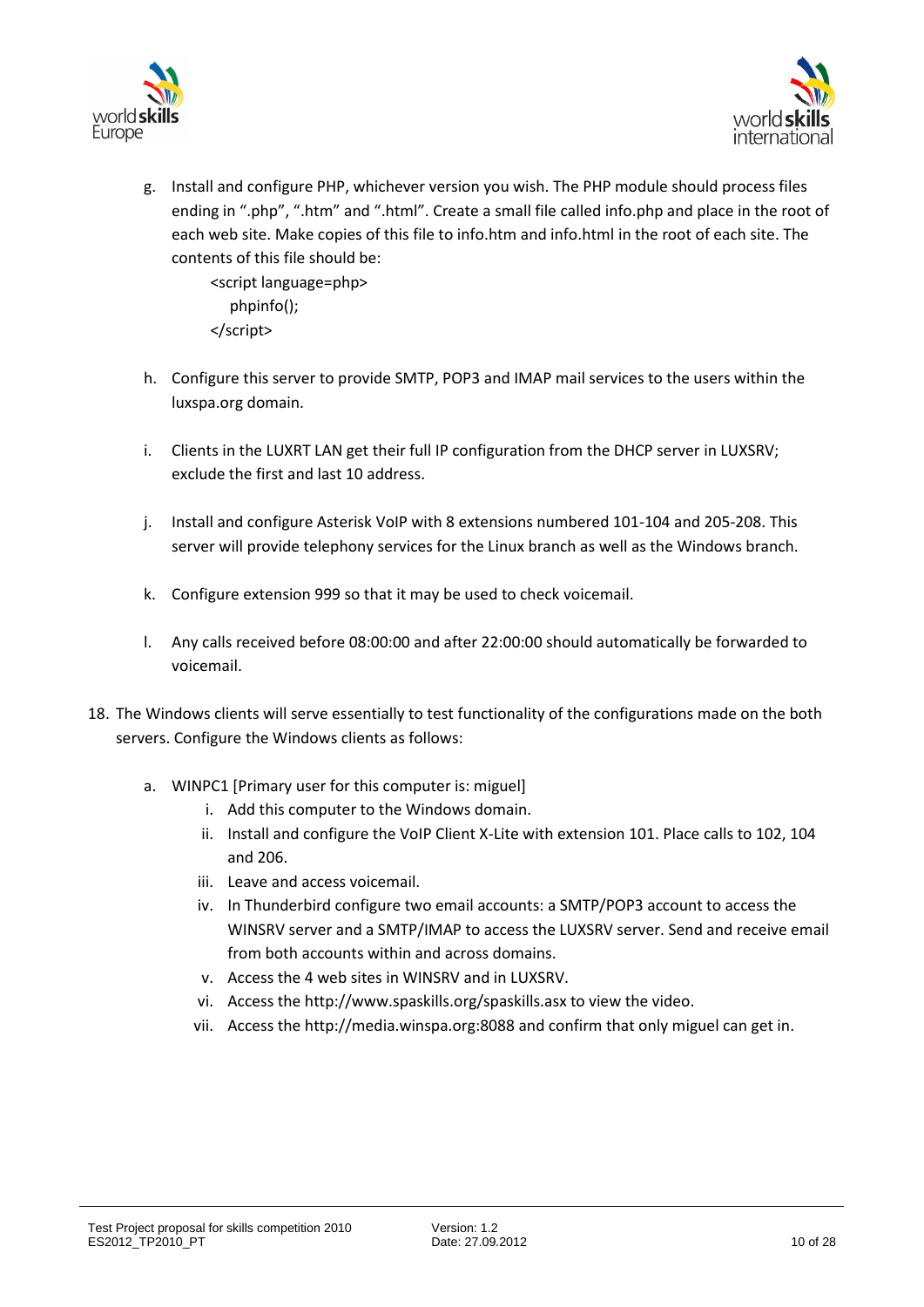



- b. WINPC2 [Primary user for this computer is: terceira]
	- i. Add this computer to the Windows domain.
	- ii. Install and configure the VoIP 3CX with extension 102. Place calls to 205 and 207.
	- iii. Leave and access voicemail.
	- iv. Install Windows Live Essentials.
	- v. In Windows Mail configure two email accounts: a SMTP/IMAP account to access the WINSRV server and a SMTP/POP3 to access the LUXSRV server.
- c. WINNETPC [Primary user for this computer is: flores]
	- i. Install and configure the VoIP Client X-Lite with extension 104. Place calls to 101, 205 and 206.
	- ii. In Thunderbird configure two email accounts: a SMTP/POP3 account to access the WINSRV server and a SMTP/POP3 to access the LUXSRV server. Send and receive email from both accounts within and across domains.
	- iii. Access the 4 web sites in WINSRV and in LUXSRV.
	- iv. Access the http://www.spaskills.org/spaskills.asx to view the video.
- 19. The Linux clients will serve essentially to test functionality of the configurations made on the both servers. Configure the Linux clients as follows:
	- a. LUXPC1 [Primary user for this computer is: miguel]
		- i. Install and configure a SIP Client: of your choice with extension 206. Place calls to 102, 102 and 104.
		- ii. Leave and retrieve voicemail.
		- iii. Login as miguel and in Thunderbird configure two email accounts: a SMTP/POP3 account to access the WINSRV server and a SMTP/IMAP to access the LUXSRV server. Send and receive email from both accounts within and across domains.
		- iv. Access the 4 web sites in WINSRV and in LUXSRV.
		- v. Access the http://www.spaskills.org/spaskills.asx to view the video.
		- vi. Access the http://media.winspa.org:8088 and confirm that only miguel can get in.
	- b. LUXPC2 [Primary user for this computer is: terceira]
		- i. Install and configure a different SIP Client: \_\_\_\_\_\_\_\_\_ with extension 207. Place calls to 102 and 104.
		- ii. Leave and access voicemail.
		- iii. In Thunderbird configure two email accounts: a SMTP/IMAP account to access the WINSRV server and a SMTP/POP3 to access the LUXSRV server. . Send and receive email from both accounts within and across domains.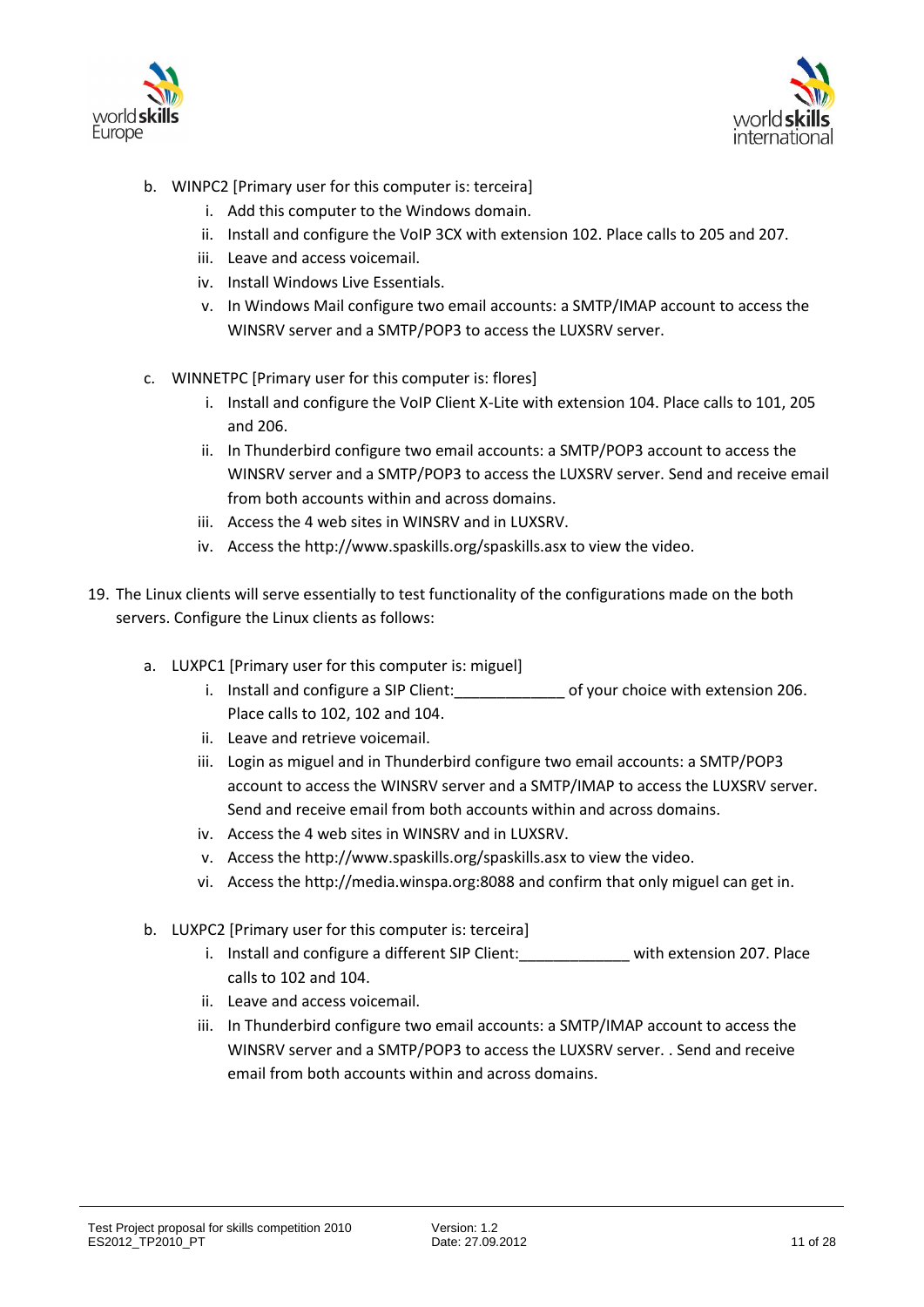



- c. LUXNETPC [Primary user for this computer is: flores]
	- i. Install and configure a SIP Client: or set of your choice with extension 205. Place calls to 101, 104 and 206.
	- ii. In Thunderbird configure two email accounts: a SMTP/POP3 account to access the WINSRV server and a SMTP/POP3 to access the LUXSRV server. Send and receive email from both accounts.
	- iii. Access the 4 web sites in WINSRV and in LUXSRV.
	- iv. Access the http://www.spaskills.org/spaskills.asx to view the video.
- 20. Logoff and shutdown all your equipment, both virtual and physical.

## **CONGRATULATIONS – YOU MADE IT TO THE END OF DAY 1**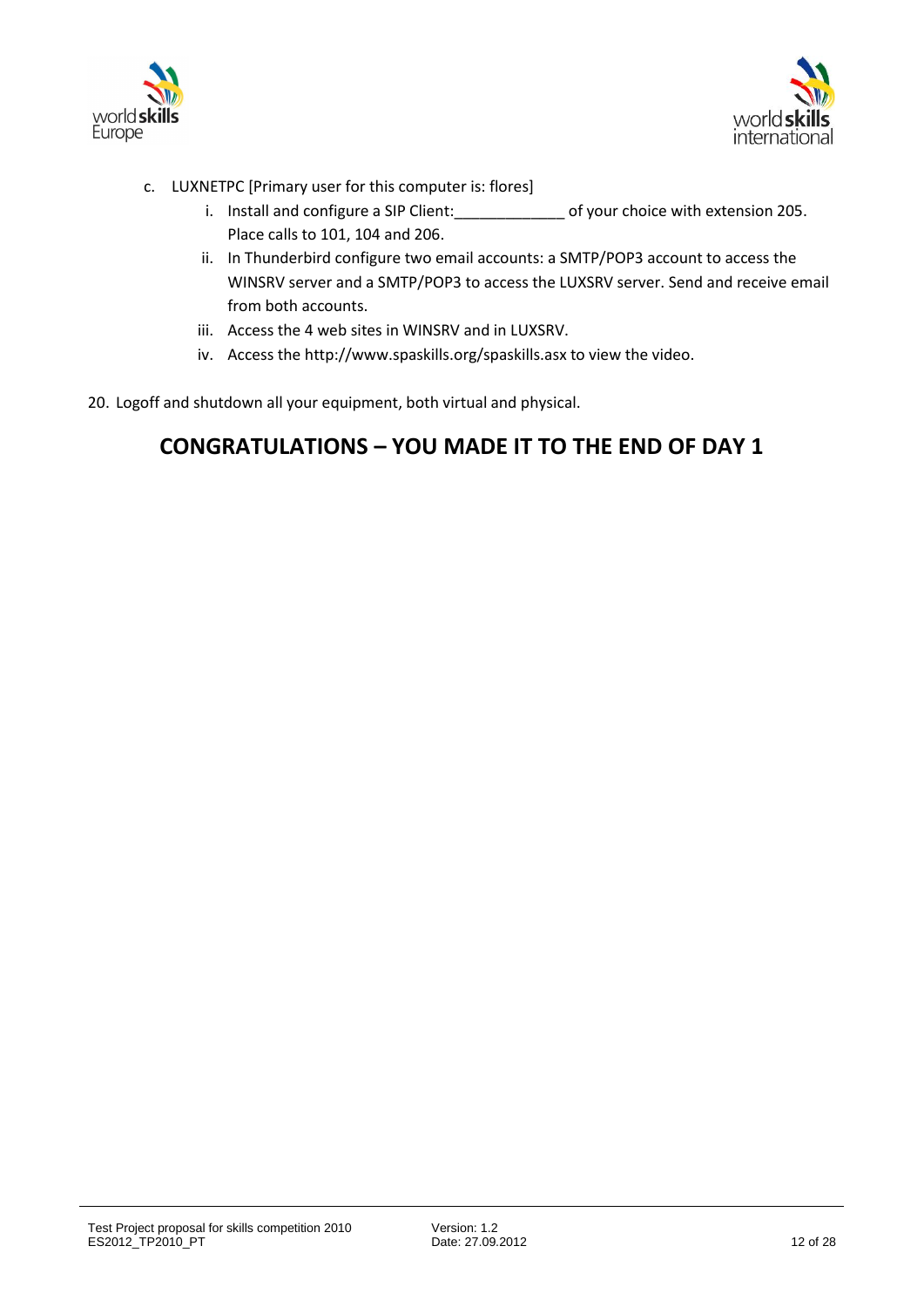



## **Work order: Day 2 Introduction**

Welcome to the second day. Your work for today is a continuation of the project you started yesterday and is based on the principle that you completed your assignments yesterday. We have already evaluated the work you did yesterday. If you did not complete all your tasks, you may choose to do so today, but please be aware that we may not be re-evaluating them, as they may not be a requirement to complete today's project. In other words, a task requested yesterday will only be re-evaluated today if it fits within the work requested today.

Essentially we are replacing the Asterisk VoIP with a Cisco solution, replacing static routing with dynamic routing, adding a VPN server on the WINSRV machine for the WINNETPC clients, adding a VPN server on the LUXSRV machine for the LUXNETPC clients and adding WiFi secure communications.

## **VERY IMPORTANT NOTE:**

**In the event the IOS installed in the Cisco routers do not support Cisco Cal Manager Express, the VoIP tasks requested today shall be implemented using Asterisk and SIP soft phones; in other words, if CME is not available, the VoIP requirements for today are exactly the same as those requested yesterday. One of the following two boxes will be checked by two experts to indicate which of the two VoIP solutions you should implement today.**

**Implement Asterisk VoIP: YES □ NO □ Implement Cisco CME VoIP: YES □ NO □** 

**Expert:\_\_\_\_\_\_\_\_\_\_\_\_\_\_\_\_\_\_\_\_\_\_\_\_\_\_\_\_\_\_\_\_\_\_\_\_\_\_\_\_\_\_\_\_ Country:\_\_\_\_\_\_\_\_\_\_** 

**Expert:\_\_\_\_\_\_\_\_\_\_\_\_\_\_\_\_\_\_\_\_\_\_\_\_\_\_\_\_\_\_\_\_\_\_\_\_\_\_\_\_\_\_\_\_ Country:\_\_\_\_\_\_\_\_\_\_**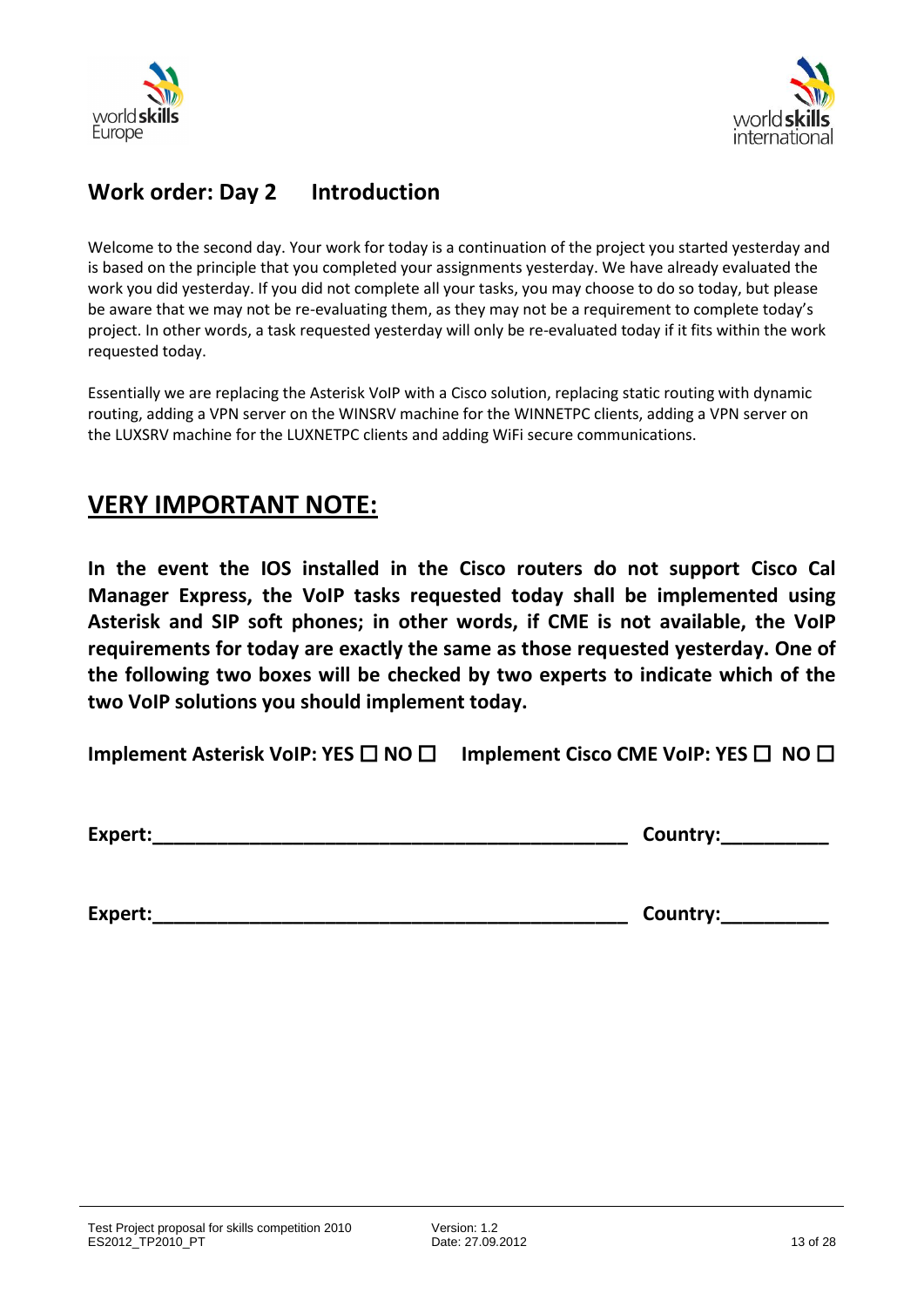

**Work order: Day 2 Duration: 6 hours**







The best way to understand this topology is to think of the WINLUXSW switch as two switches and think of the WINLUXAP as two APs. WINLAP connects to WINLUXAP1 which connects to WINLUXSW1 which then connects to WINSWITCH; LUXLAP connects to WINLUXAP2 which connects to WINLUXSW2 which then connects to LUXSWITCH. Because we do not have an extra switch and an extra AP, we will use VLANs to separate traffic and restrict the communication between WINSWITCH and WINLUXSW to VLAN 10 and restrict the communication between LUXSWITCH and WINLUXSW to VLAN 100. Obviously you will have to configure VLANs on the AP. The Native VLAN must also be allowed to pass between the switches.

Please note that whatever was requested for yesterday is still valid for today unless it is replaced with a new request in today's project. For example, all the IP addressing scheme remains valid for today. Also, keep in mind that certain configuration aspects are not explicitly requested, but you are required to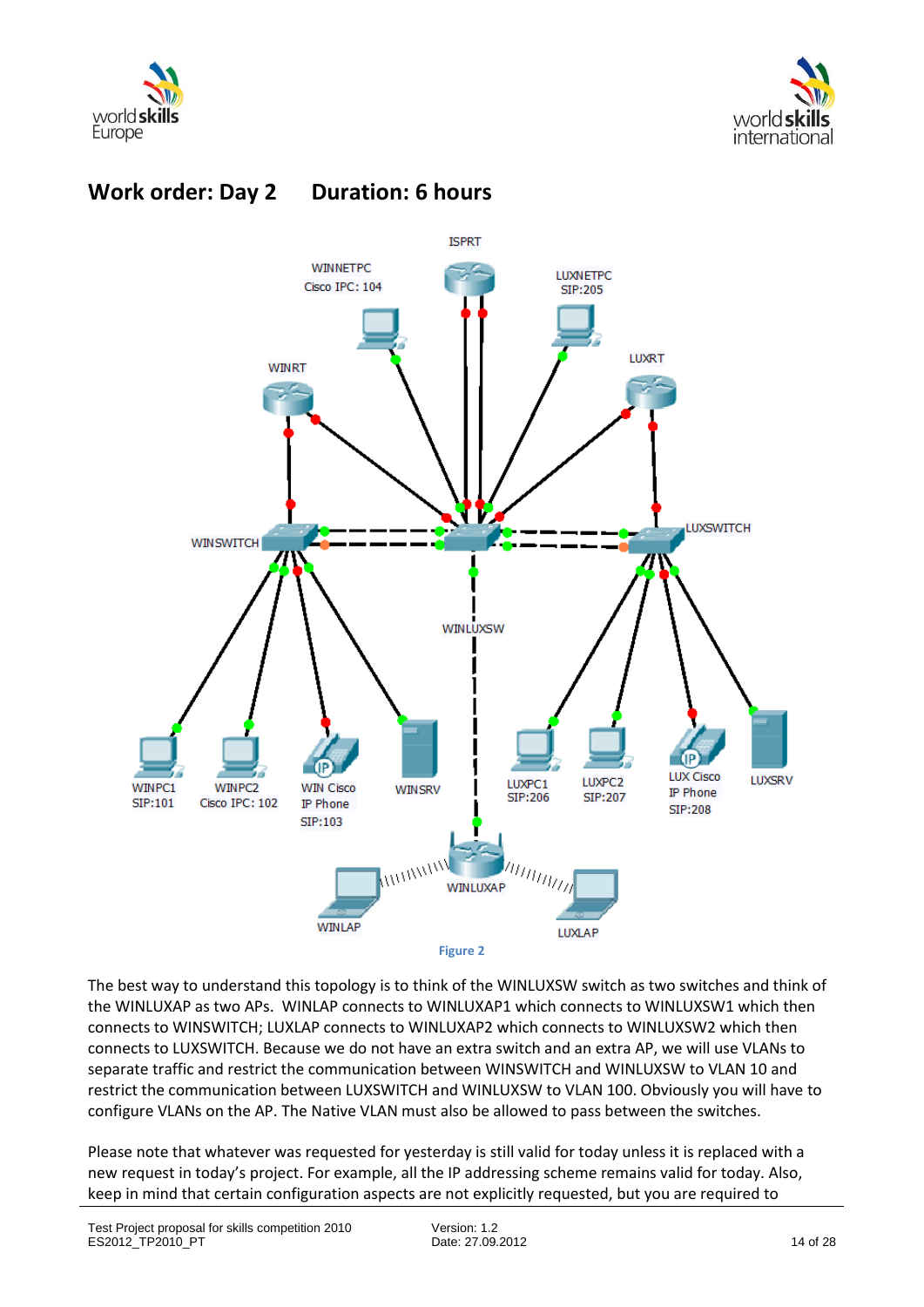



complete them; for example, if we ask you to configure ISPRT to connect to WINRT with the PPP protocol, we will not ask you to connect the WINRT router to the ISPRT router with the PPP protocol; we expect you to infer that.

- 1. On the ISPRT router:
	- a. Configure interface Loopback 0 with the IP address 199.199.199.199/32. Configure a default static route to Loopback 0.
	- b. Configure the link to WINRT for the PPP protocol with CHAP authentication; if the link quality falls below 80% the connection should be dropped.
	- c. Configure the link to LUXRT for the PPP protocol with PAP authentication; if the link quality falls below 75% the connection should be dropped.
	- d. Replace static routing with dynamic routing. Configure EIGRP with the WINRT and OSPF with the LUXRT routers. We understand this is not a normal request but we are just testing this topology in a laboratory. In both cases configure authentication with Message-Digest algorithm 5. Announce both LANs to the WINRT router via EIGRP and to the LUXRT router via OSPF. Announce the default static route to the WINRT and to the LUXRT routers.
	- e. Redistribute the EIGRP routes to the OSPF network and the OSPF routes to the EIGRP network.
	- f. Configure a dynamic access list to restrict access from the WINNETPC and the LUXNETPC entire networks. If a valid user and password is entered, all traffic shall be permitted for a maximum of 15 minutes. The idle timeout must be set at 10 minutes.
- 2. On the WINRT router:
	- a. Confirm that the Ethernet interfaces are configured correctly to support the topology.
	- b. Announce the LANs via EIGRP to the ISPRT router.
	- c. Configure an ACL to allow only Windows branch PCs, including WINNETPC and WINLAP, to configure the router remotely via virtual lines.
	- d. Configure CME to handle all calls within the winspa.org domain; extensions 100-199. All calls to the luxspa.org domain, extensions 200-299, should be routed to the LUXRT router.
- 3. On the LUXRT router:
	- a. Confirm that the Ethernet interfaces are configured correctly to support the topology.
	- b. Announce the LANs via OSPF to the ISPRT router.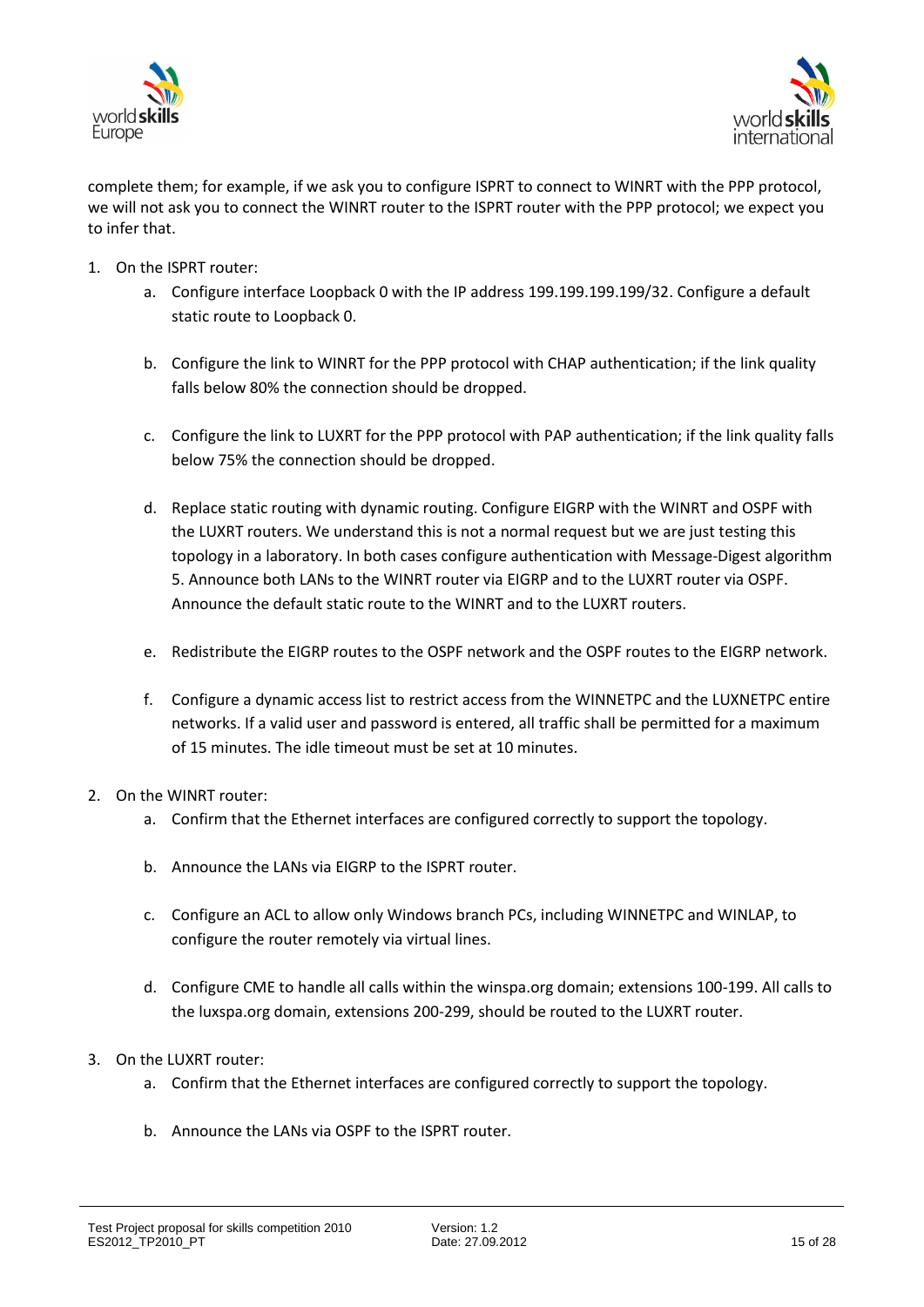



- c. Configure interface Loopback 0 with IP address 188.188.188.188/32.
- d. Configure CME to handle all calls within the luxspa.org domain; extensions 200-299. All calls to the winspa.org domain, extensions 100-199, should be routed to the WINRT router.
- 4. On the WINLUXSW switch:
	- a. Configure VLANs as appropriate.
	- b. Connect two links to the WINSWITCH and configure them as an Etherchannel with the PAgP protocol. The only VLANs allowed on this link are: 10, 20 and 88.
	- c. Connect two links to the LUXSWITCH and configure them as an Etherchannel with the LACP protocol. The only VLANs allowed on this link are: 100, 200 and 88.
	- d. Configure the switch with the next to last usable address for the WINSWITCH Management Network. This should already be done as it was requested yesterday, but you should confirm.
	- e. Connect and configure an interface to the WINLUXAP access point.
- 5. On the WINLUXAP access point:
	- a. Configure two SSIDs: WINSPA\_XX and LUXSPA\_XX. When a client connects to the WINSPA\_XX network it should get IP information from the WINSRV DHCP server. When it connects to the LUXSPA\_XX network it should get IP information from the LUXSRV DHCP server. Configure the CCK Transmitter, OFDM Transmitter and Client Power to the minimum possible *[this item is not evaluated but we thank you].* Use only the 802.11g radio. Broadcast the SSIDs. Configure the radio channel to  $\Box$  Channel 1  $\Box$  Channel 6  $\Box$  Channel 11. *Note: XX is your country code.*
	- b. The only wireless device allowed to connect to either network is your laptop.
	- c. Configure and activate WPA2-PSK with AES. Please make up a key of mixed capital letters and numbers of around 8 characters and write it in this box:

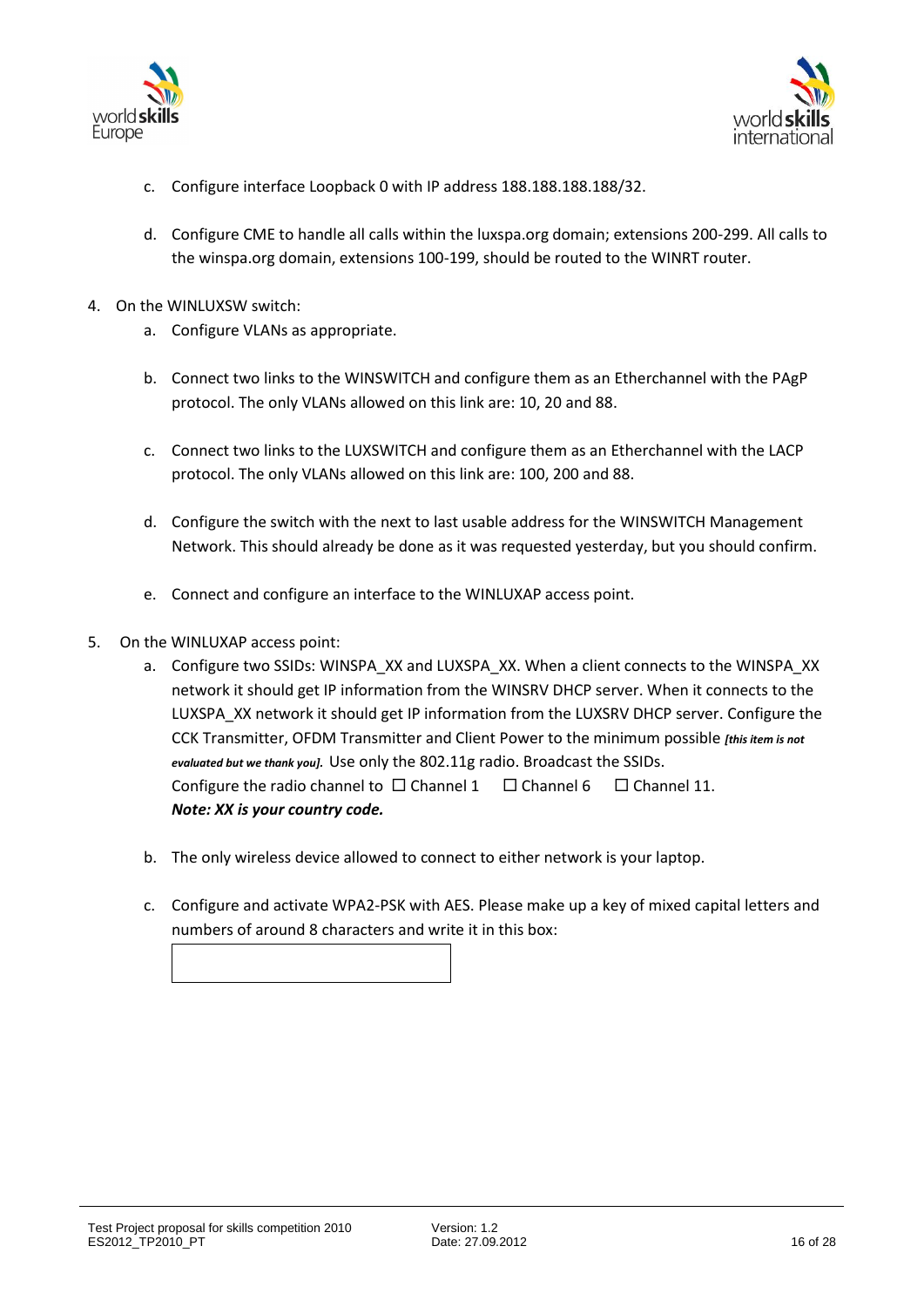



On the WINSRV server:

- d. Configure the WINSRV server as an IPSEC VPN server. Make sure that no other VPN connection except L2TP/IPSEC is allowed to the server and set the authentication to MS-Chap-2. VPN clients should get IP information from the DHCP server in WINSRV.
- 6. On the LUXSRV server:
	- a. Install and configure OpenVPN to work in the SSL/TLS mode. Generate and initialize the Public Key Infrastructure (PKI), the certificates and the private keys for the LUXSRV server and for the WINNETPC and LUXNETPC. VPN clients should get static IP information; we are not expecting more than 10 clients.
	- b. Stop and remove, if you wish, the Asterisk VoIP server.
- 7. On the WINNETPC:
	- a. Install the OpenVPN client, configure and open a VPN connection to the LUXSRV server.
	- b. Configure and open a VPN connection to the WINSRV server.
- 8. On the LUXNETPC:
	- a. Configure and open a VPN connection to the LUXSRV server to be used by all users.
	- b. Configure and open a VPN connection to the WINSRV server to be used by all users.
- 9. WINPC2 [Primary user for this computer is: terceira]
	- a. Install the Cisco IP Communicator. Place a call to 101, 103 and 208.
- 10. WIN Cisco IP Phone
	- a. Place a call to 101, 102, 206 and 208.
- 11. LUX Cisco IP Phone
	- a. Place a call to 102, 103 and 207.

#### *[NB: The Test Project continues on the next page.]*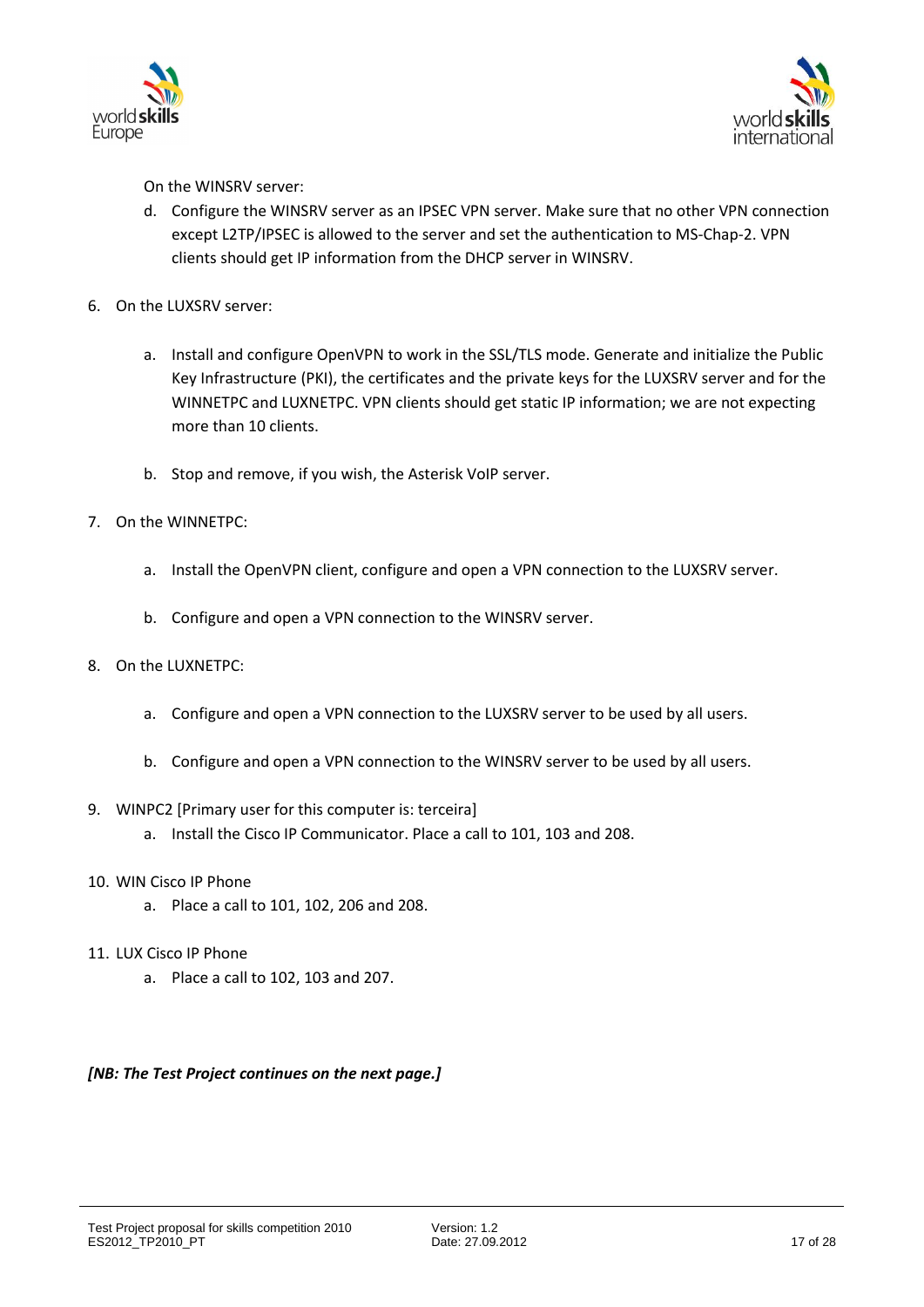



#### **Packet Tracer Activity – Ipv6.pka**

IPv6 and RIPng Packet Tracer Exercise: The objective of this exercise is to demonstrate IPv6 networks and operations as well as communication between IPv4 and IPv6 networks.



12. The first objective is to configure the LANs connected to the Central, Oeste and Leste routers. These three local networks only use IPv6. Assign the first IP address to the interface on the router, the second to the server and the third to the PC.

LAN Router Central:

Prefix/L: fd Global ID: f9a667ca13 Subnet ID: f9cc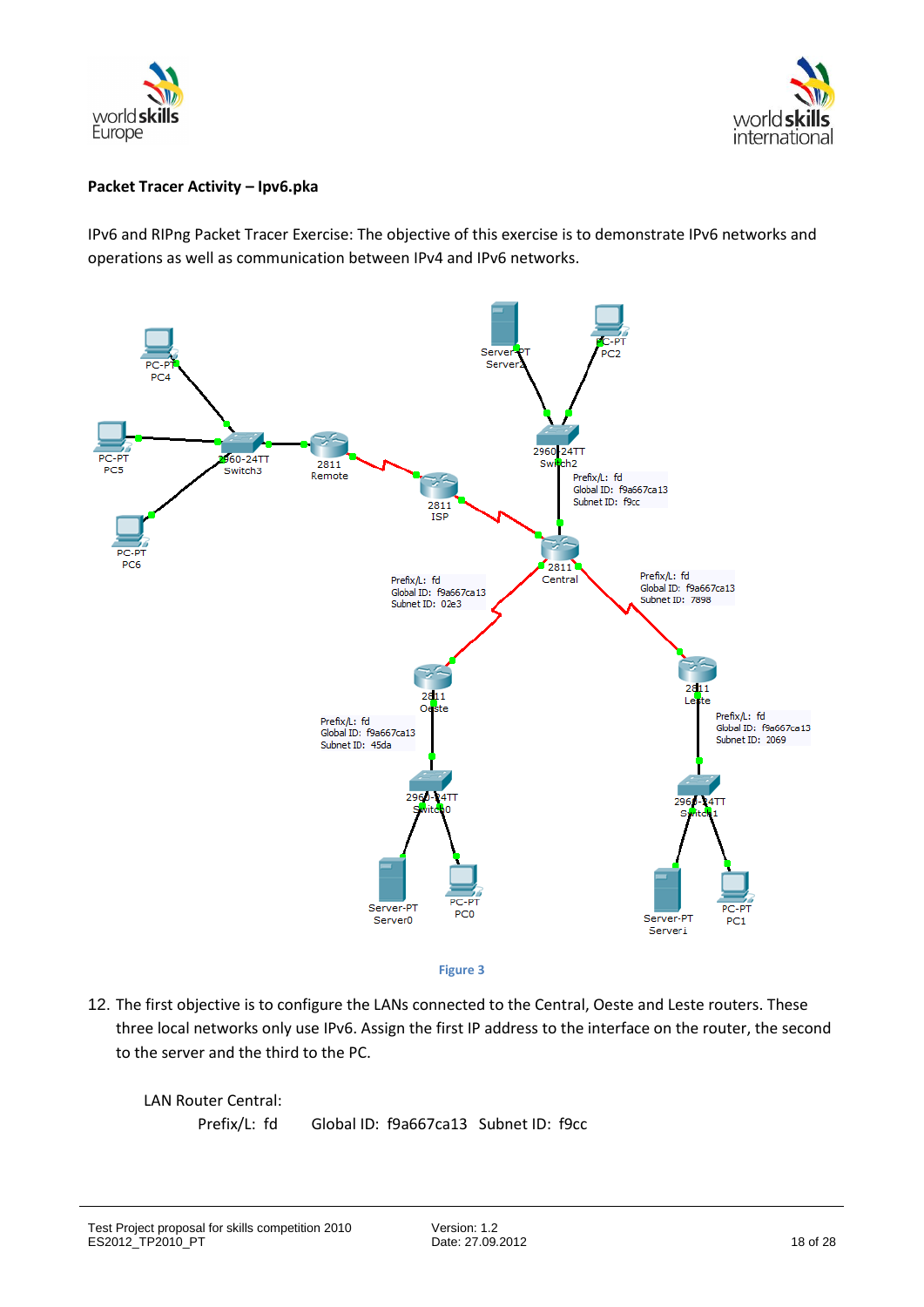



| LAN Router Oeste:<br>Prefix/L: fd | Global ID: f9a667ca13 Subnet ID: 45da |  |
|-----------------------------------|---------------------------------------|--|
| LAN Router Leste:                 |                                       |  |
| Prefix/L: fd                      | Global ID: f9a667ca13 Subnet ID: 2069 |  |
|                                   |                                       |  |
| WAN Central - Leste:              |                                       |  |
| Prefix/L: fd                      | Global ID: f9a667ca13 Subnet ID: 7898 |  |
|                                   |                                       |  |
| WAN Central – Oeste               |                                       |  |
| Prefix/L: fd                      | Global ID: f9a667ca13 Subnet ID: 02e3 |  |

- 13. In the links between router Central and Oeste and Central and Leste, the first address is configured on the Central router and the second address is configured on the other router.
- 14. Configure the RIPng process with the name CENTRAL in such a way that there is complete connectivity between the three LANs connected to the Central, Oeste and Leste routers.
- 15. Configure a static default route on routers Oeste and Leste using the outgoing interface S0/0/0. This route will be used by the LANs respectively.
- 16. Configure IPv6 NAT-PT on router Central.
- 17. The computers connected to the LAN in the router Remote will use the destination IP numbers 192.168.0.1, 192.168.0.2 e 192.168.0.3 to read the servers located in the local networks of routers Central, Oeste and Leste respectively. For example, when PC4 sends a ping to 192.168.0.1, the server in the LAN attached to the Central router should answer.
- 18. The pool of addresses used by the computers in the LAN attached to the Remote router when they are in the IPv6 network goes from FDF9:A667:CA13:3F00::1 to FDF9:A667:CA13:3F00::FFFF. The name of the pool should be v6POOL
- 19. Complete the "ipv6 access-list LISTAv6" allowing the LANs attached to the Central router, the Oeste router and the Leste router to reach any destination. Use 3 lines. Do not remove the Remark which is already there.
- 20. Complete the "ip access-list standard v4LISTA" allowing the IPv4 address, or addresses, which reach this router coming from the Remote network. Do not remove the Remark which is already there.
- 21. The ISP router is already configured; do not make any configurations on this router.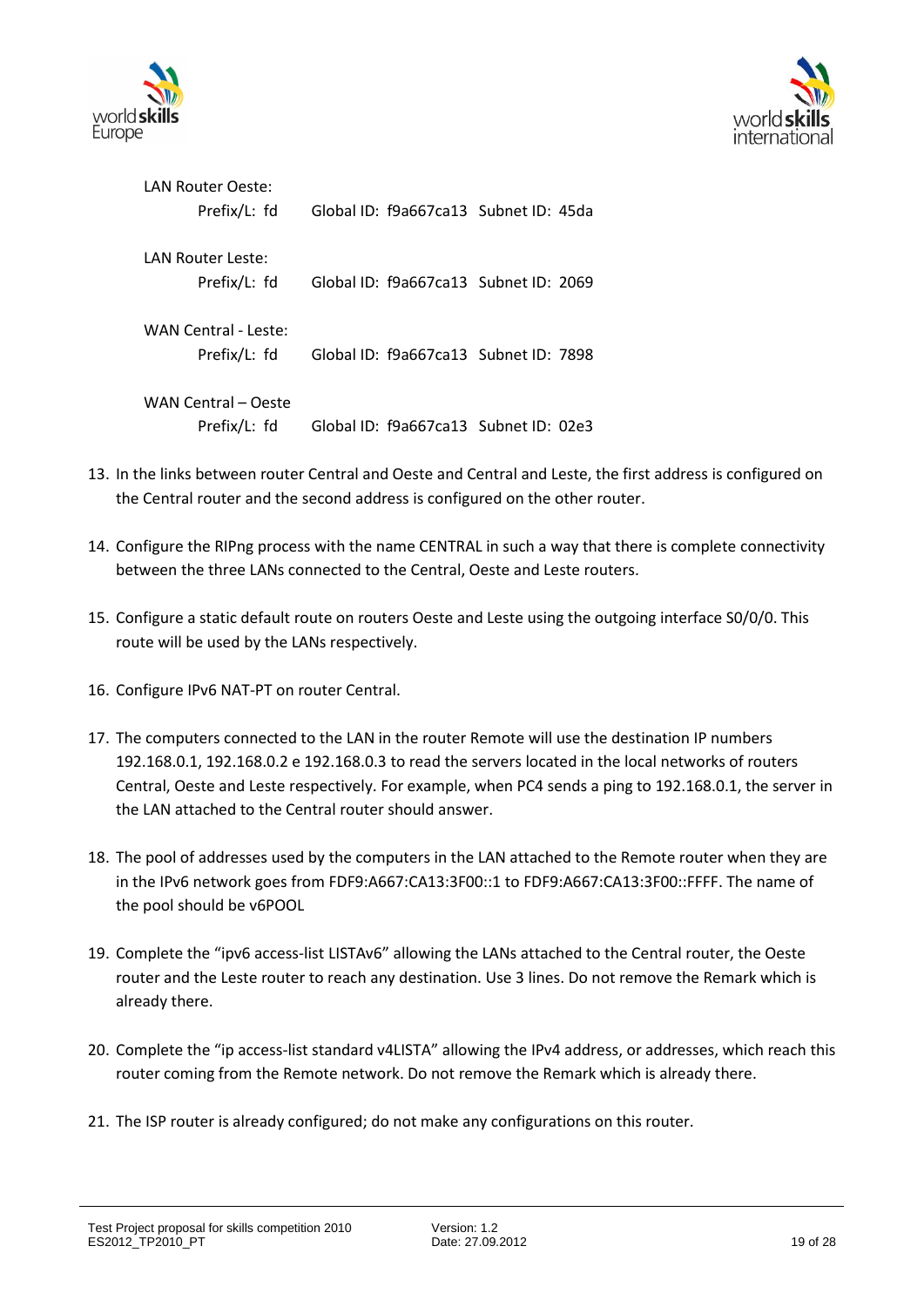



- 22. The router Remote is already partially configured. Configure Dynamic Nat with Port Overload (PAT) for the local network, using the outgoing interface S0/0/1. Use numbered ACL 1.
- 23. Save the final version of your solution to a file called Final\_IPv6\_XX.pka [replace the XX with your country code] and call at three experts; each will keep a copy of your file.

## **CONGRATULATIONS – YOU MADE IT TO THE END OF DAY 2**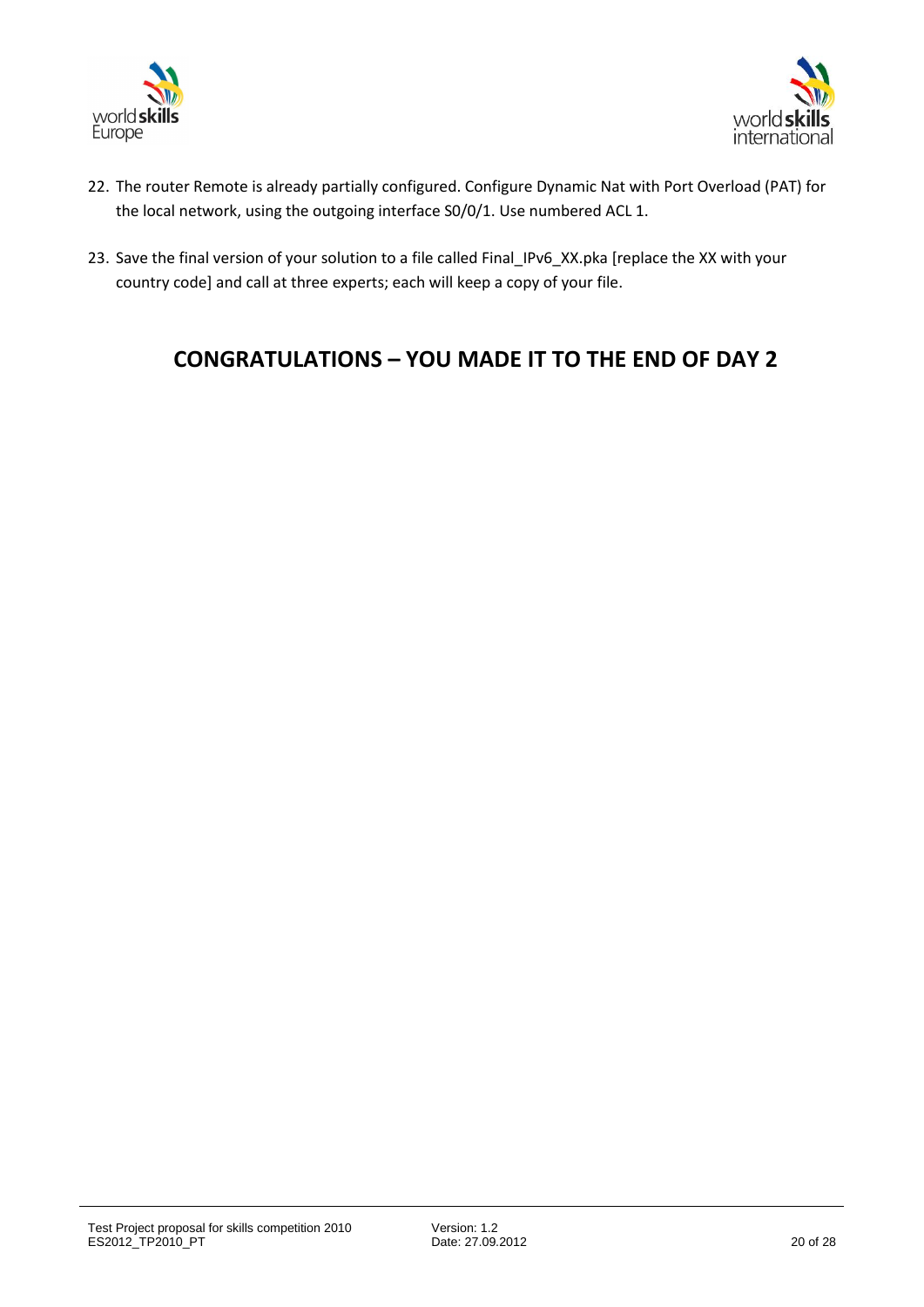



## **Work order: Day 3 Duration: 6 hours**

Welcome to the last day. Your work for today is a continuation of the project you have been working on for the last two days. We have already evaluated the work you did the first day and yesterday, but today we will make a final evaluation of your entire project, as it stands today. This means that today you have a chance to finish and polish up some aspects that did not go very well over the last two days. What we are looking for today is a complete well thought out project that works well.

The topology for today changes in the sense that we will have a site-to-site VPN and two remote access VPNs, allowing the WINNETPC and the LUXNETPC to access the network over a Cisco router based VPN. All access of these two Internet based PCs to the local networks will be exclusively over the remote access VPN tunnels, unless they are accessing the www.winspa.org and the www.luxspa.org sites, which are open to public access.

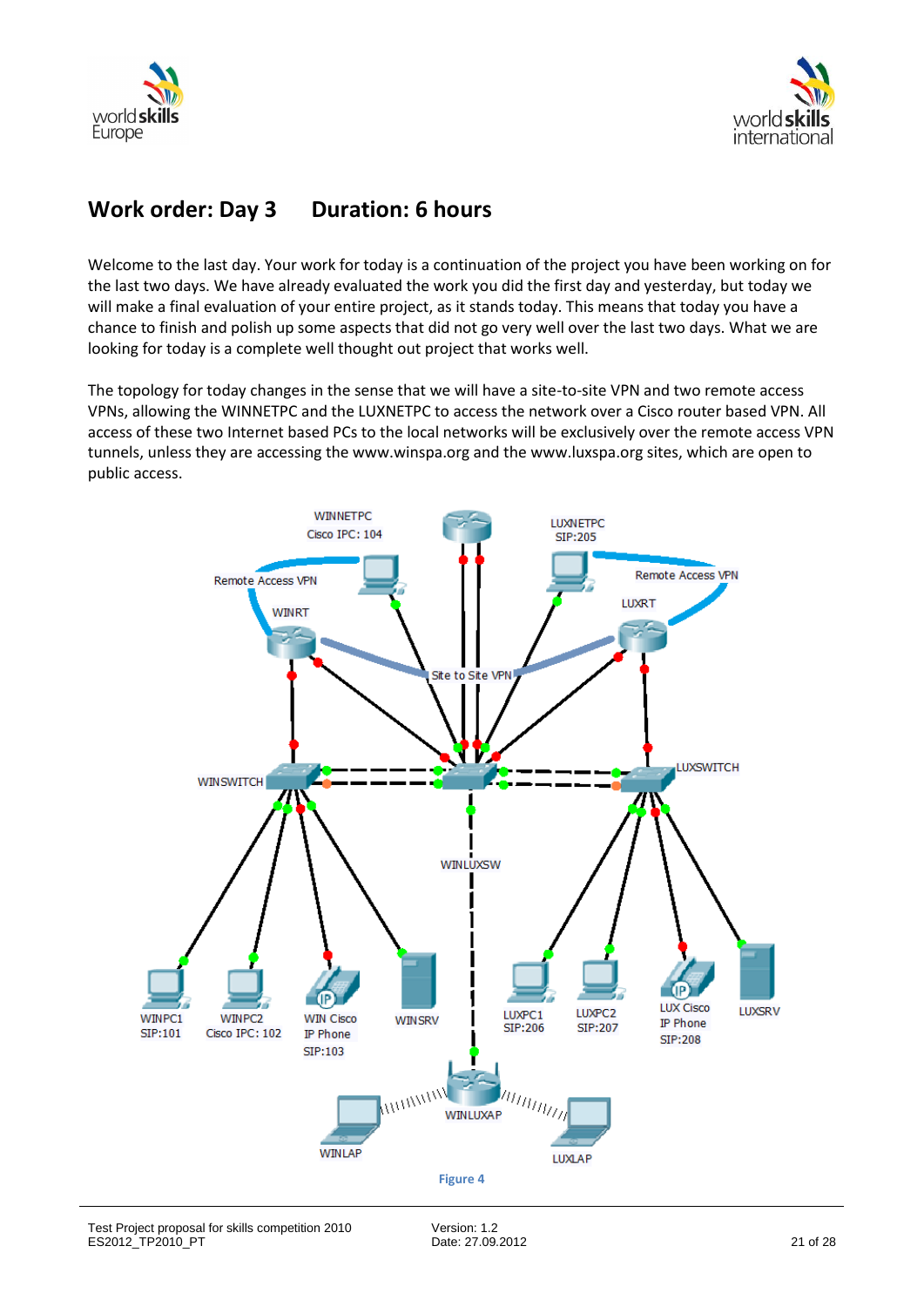



- 1. On the WINRT router, besides other implicit tasks, you should:
	- a) Remove all dynamic routing.
	- b) Configure a default static route to the ISPRT router.
	- c) Implement NAT with Port Overload using the Serial interface.
	- d) Implement a Remote Access VPN with AES 256 and SHA-1 (if not available then use 3DES and MD5).
	- e) The DHCP server in WINSRV should assign all IP information; make the necessary modifications.
	- f) The Network Policy Server function in the WINSRV server should validate all winspa.org VPN users.
	- g) Configure a site-to-site VPN with the LUXRT router taking into account the following:
		- a) Authentication method: pre-share
		- b) Encryption algorithm: AES with 256 bits
		- c) Hash algorithm: SHA-1
		- d) Diffie-Hellman group: Group 5
		- e) Lifetime: 3600
	- h) Configure EIGRP with the LUXRT router, announcing the Tunnel interface and the local area networks. IP addresses for the Tunnel interfaces are left at your discretion.
	- i) All traffic between the two sites should be encrypted.
- 2. On the LUXRT router, besides other implicit tasks, you should:
	- a) Remove all dynamic routing.
	- b) Configure a default static route to the ISPRT router.
	- c) Implement Dynamic NAT; the public addresses are 194.65.3.64/26
	- d) Implement a Remote Access VPN with 3DES and MD5.
	- e) VPN clients should get IP information from a static pool; make the necessary modifications.
	- f) luxspa.org VPN users should be validated by the router's local database.
	- g) Configure a site-to-site VPN with the WINRT router taking into account the following:
		- a) Authentication method: pre-share
		- b) Encryption algorithm: AES with 256 bits
		- c) Hash algorithm: SHA-1
		- d) Diffie-Hellman group: Group 5
		- e) Lifetime: 3600
	- h) Configure EIGRP with the WINRT router, announcing the Tunnel interface and the local area networks. IP addresses for the Tunnel interfaces are left at your discretion.
	- i) All traffic between the two sites should be encrypted.
- 3. On the ISPRT router remove all dynamic routing and configure static routing as you see appropriate.
- 4. All the tasks requested on Day 1 which were not altered on Day 2, as well as tasks requested on Day2 which were not altered on Day 3 remain effective and will be evaluated today.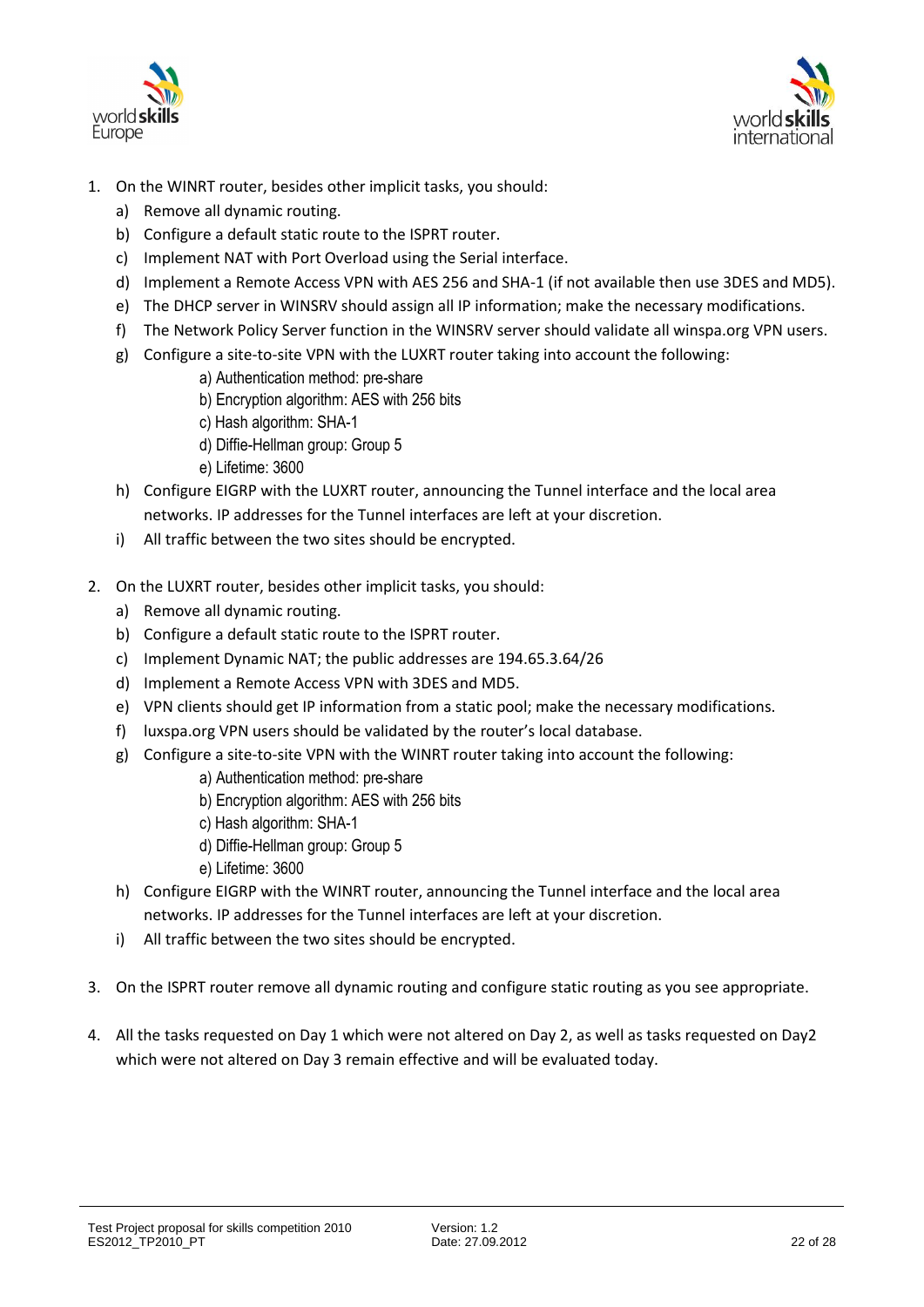



#### **5. Packet Tracer Activity – Firewall.pka**



The network administrator, after analyzing the security policies of the company, decided that the following ACLs need to be implemented and assigned this job to your group with the following instructions:

- 6. In router CENTRAL:
	- a) Create a numbered ACL, with the lowest possible number, which will control all traffic that leaves the 10.0.0.0/28 network connected to the F0/0 interface of router CENTRAL. This ACL shall:
		- i. Allow the network connected to the F0/0 interface to access the http server in www.google.com
		- ii. Allow the network connected to the F0/0 interface to access the HTTPS server in www.google.com
		- iii. Allow the network connected to the F0/0 interface to access the FTP server in ftp.dados.com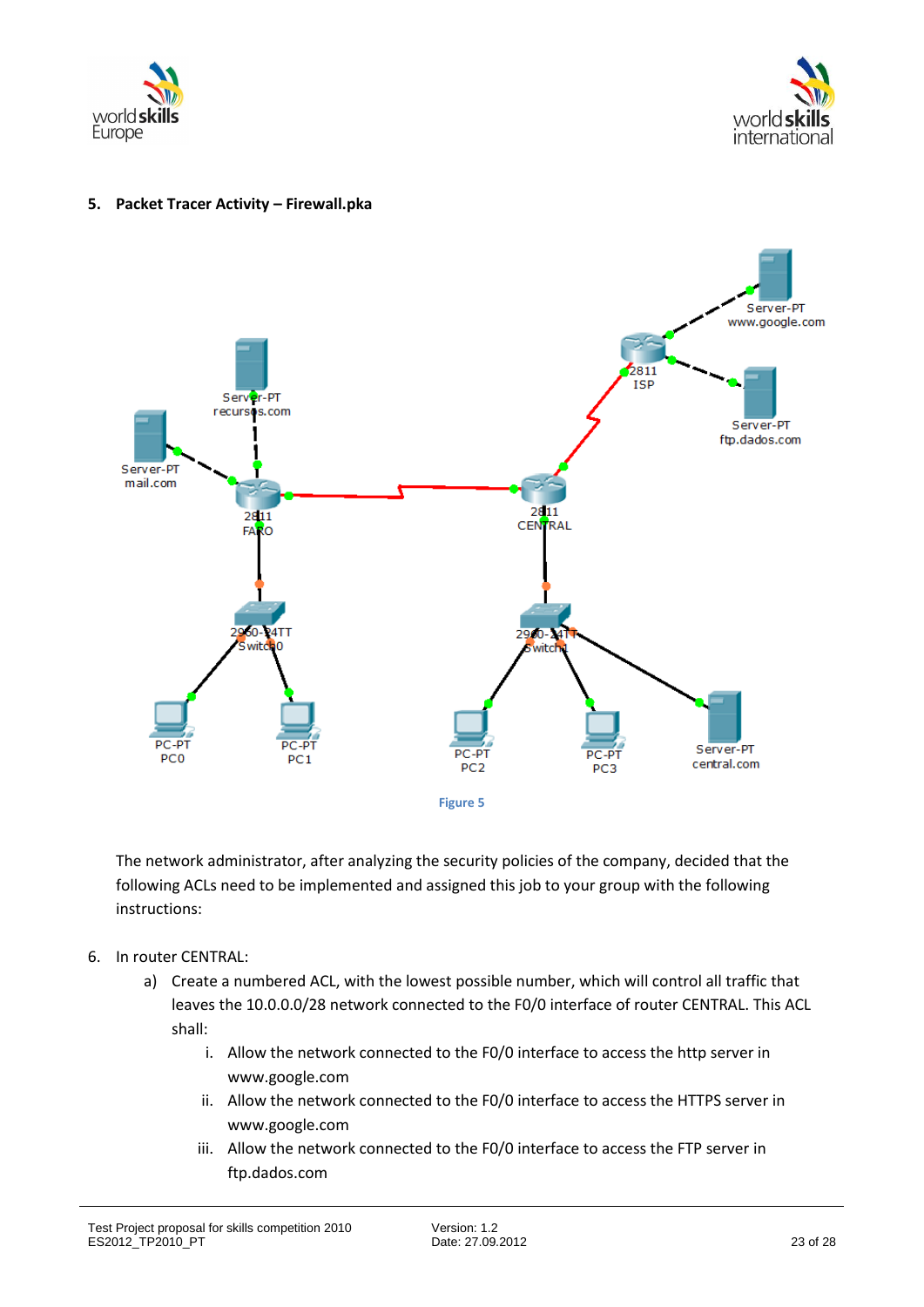



- iv. Allow the network connected to the F0/0 interface to access the SMTP, POP3 and IMAP servers in mail.com
- v. Allow the network connected to the F0/0 interface to access the HTTP server in recursos.com
- vi. Allow the network connected to the F0/0 interface to access the HTTPS server in recursos.com
- vii. Allow the host central.com to answer DNS requests
- viii. Allow the network connected to the F0/0 interface to PING any destination
- ix. Apply the ACL wherever you find appropriate
- b) Create a numbered ACL, with the second lowest possible number, which will control all traffic that returns from the ISP router. This ACL shall:
	- i. Allow answers from the FTP server in ftp.dados.com to the network connected to the interface F0/0 of router CENTRAL
	- ii. Allow answers from the HTTP and HTTPS servers in www.google.com to the network connected to the interface F0/0 of router CENTRAL
	- iii. Allow replies to PING from any network to any network
	- iv. Apply the ACL wherever you find appropriate
- 7. In router Faro:
	- a) Create a numbered ACL, with the lowest possible number, which will control all traffic that leaves the 172.16.0.0/22 network connected to the F0/0 interface of router FARO. This ACL shall:
		- i. Allow the network connected to the F1/0 interface to access the SMTP, POP3 and IMAP servers in mail.com
		- ii. Allow the network connected to the F1/0 interface to access the HTTP server in recursos.com
		- iii. Allow the network connected to the F1/0 interface to access the HTTPS server in recursos.com
		- iv. Allow the network connected to the F1/0 interface to access the DNS server located in the central.com computer
		- v. Allow the network connected to the F1/0 interface to to answer PING requests coming from any network
		- vi. Apply the ACL wherever you find appropriate
	- b) Create a numbered ACL, with the second lowest possible number, which will control all traffic that leaves the 172.18.0.0/30 network connected to the F0/1 interface of router FARO. This ACL shall:
		- i. Allow the host mail.com to answer SMTP, POP3 and IMAP requests to any network.
		- ii. Allow the host mail.com to answer PING requests coming from any network.
		- iii. Allow the host mail.com to make DNS requests from the DNS server in central.com
		- iv. Apply the ACL wherever you find appropriate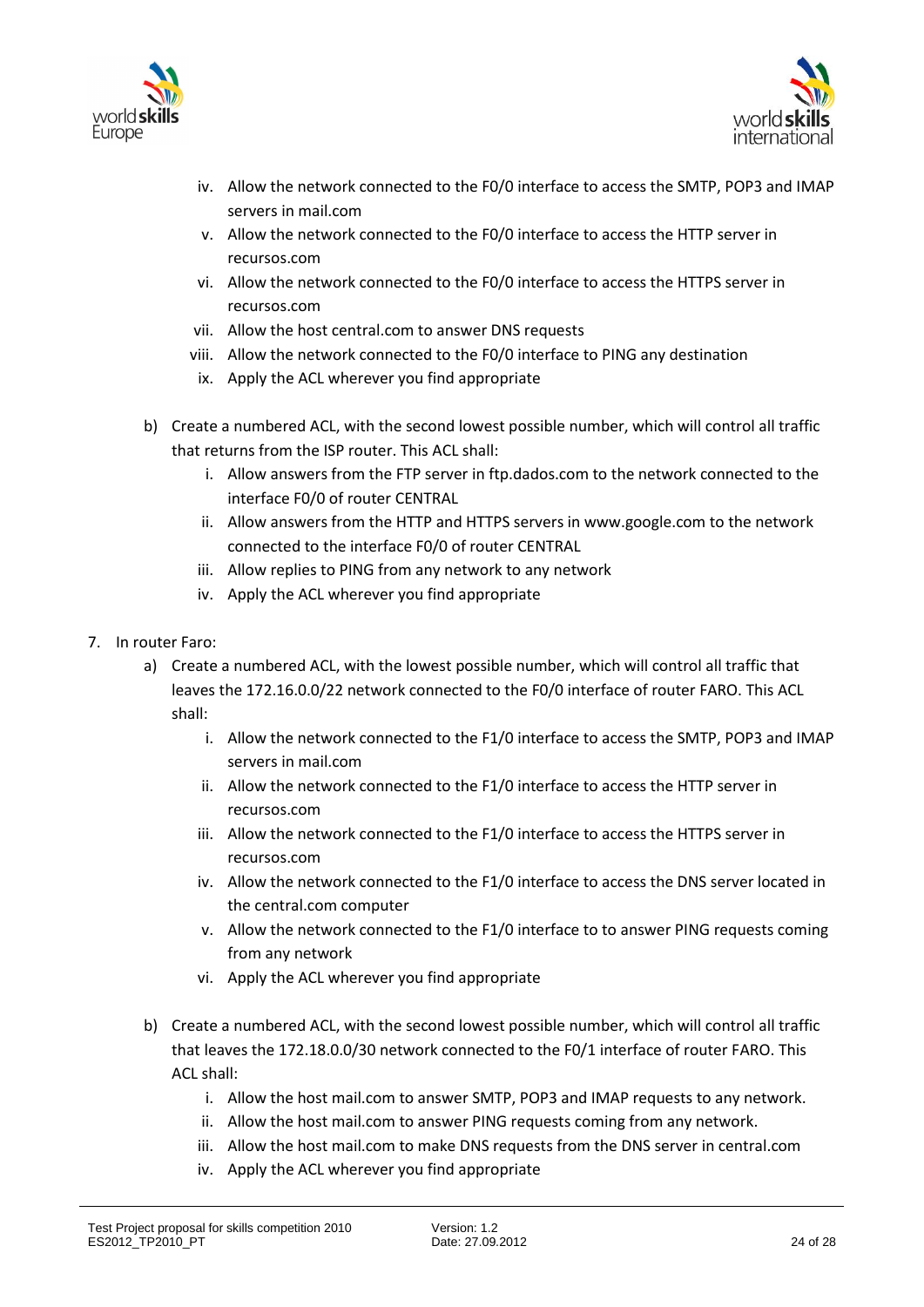



- c) Create a numbered ACL, with the third lowest possible number, which will control all traffic that leaves the 172.17.0.0/30 network connected to the F0/0 interface of router Faro. This ACL shall:
	- i. Allow the host recursos.com to answer http requests to any network.
	- ii. Allow the host recursos.com to answer HTTPS requests to any network.
	- iii. Allow the host recursos.com to answer PING requests coming from any network.
	- iv. Allow the host recursos.com to make DNS requests from the DNS server in central.com
	- v. Apply the ACL wherever you find appropriate

## **CONGRATULATIONS – YOU MADE IT**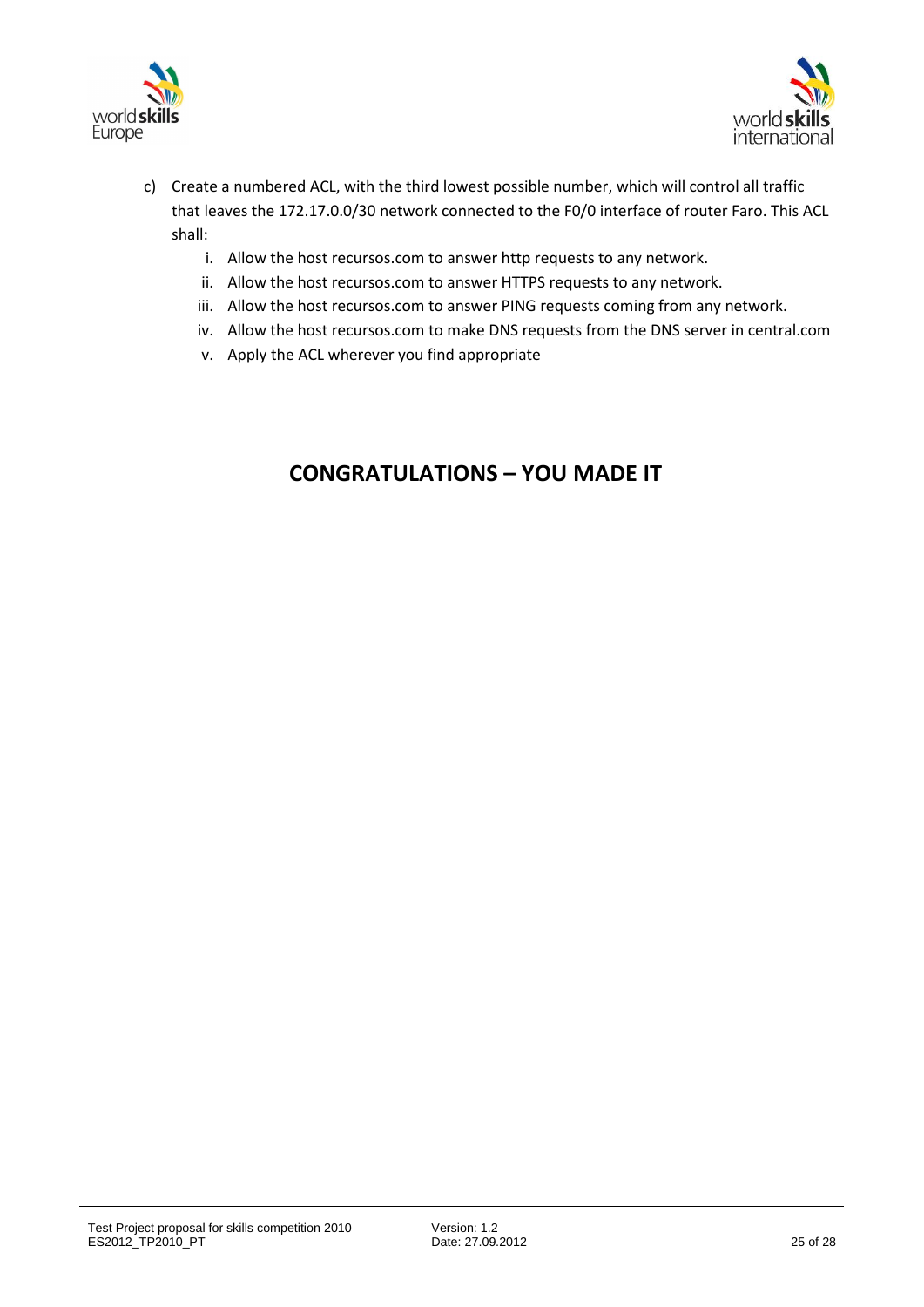

# **GENERAL INSTALLATIONS(to be completed by the organizer)**

| <b>Description</b>                        | N <sub>o</sub><br>ė. | N <sup>o</sup><br>8 | <b>TO</b><br>Req.<br>Qty | SupL <br>Qty | <b>Producer</b> | <b>Model</b> | <b>Specifications</b>                                     | <b>Supplier</b> | <b>Comments</b> |
|-------------------------------------------|----------------------|---------------------|--------------------------|--------------|-----------------|--------------|-----------------------------------------------------------|-----------------|-----------------|
| <b>Basic LCD Monitor</b><br>(Experts/CIS) |                      |                     |                          |              |                 |              |                                                           |                 |                 |
| <b>Basic computer</b><br>(Experts/CIS)    |                      |                     |                          |              |                 |              | Computer for experts (CIS System)<br>with internet access |                 |                 |
| <b>Colour LaserJet</b>                    |                      |                     |                          |              |                 |              |                                                           |                 |                 |
| <b>Chairs</b>                             |                      |                     |                          |              |                 |              |                                                           |                 |                 |
| <b>Cleaning set</b>                       |                      |                     |                          |              |                 |              |                                                           |                 |                 |
| <b>Clock</b>                              |                      |                     |                          |              |                 |              |                                                           |                 |                 |
| <b>Coat Rack</b>                          |                      |                     |                          |              |                 |              |                                                           |                 |                 |
| <b>Fire Extinguisher</b>                  |                      |                     |                          |              |                 |              |                                                           |                 |                 |
| <b>First Aid kit</b>                      |                      |                     |                          |              |                 |              |                                                           |                 |                 |
| <b>Flip Chart / White Board</b>           |                      |                     |                          |              |                 |              |                                                           |                 |                 |
| Lockable file cabinet                     |                      |                     |                          |              |                 |              |                                                           |                 |                 |
| <b>Lockers for Competitors</b>            |                      |                     |                          |              |                 |              |                                                           |                 |                 |
| <b>Lockers for Experts</b>                |                      |                     |                          |              |                 |              |                                                           |                 |                 |
| Set of office materials                   |                      |                     |                          |              |                 |              |                                                           |                 |                 |
| Tables (1800x600)                         |                      |                     |                          |              |                 |              |                                                           |                 |                 |
| <b>Tables (for PC work)</b>               |                      |                     |                          |              |                 |              |                                                           |                 |                 |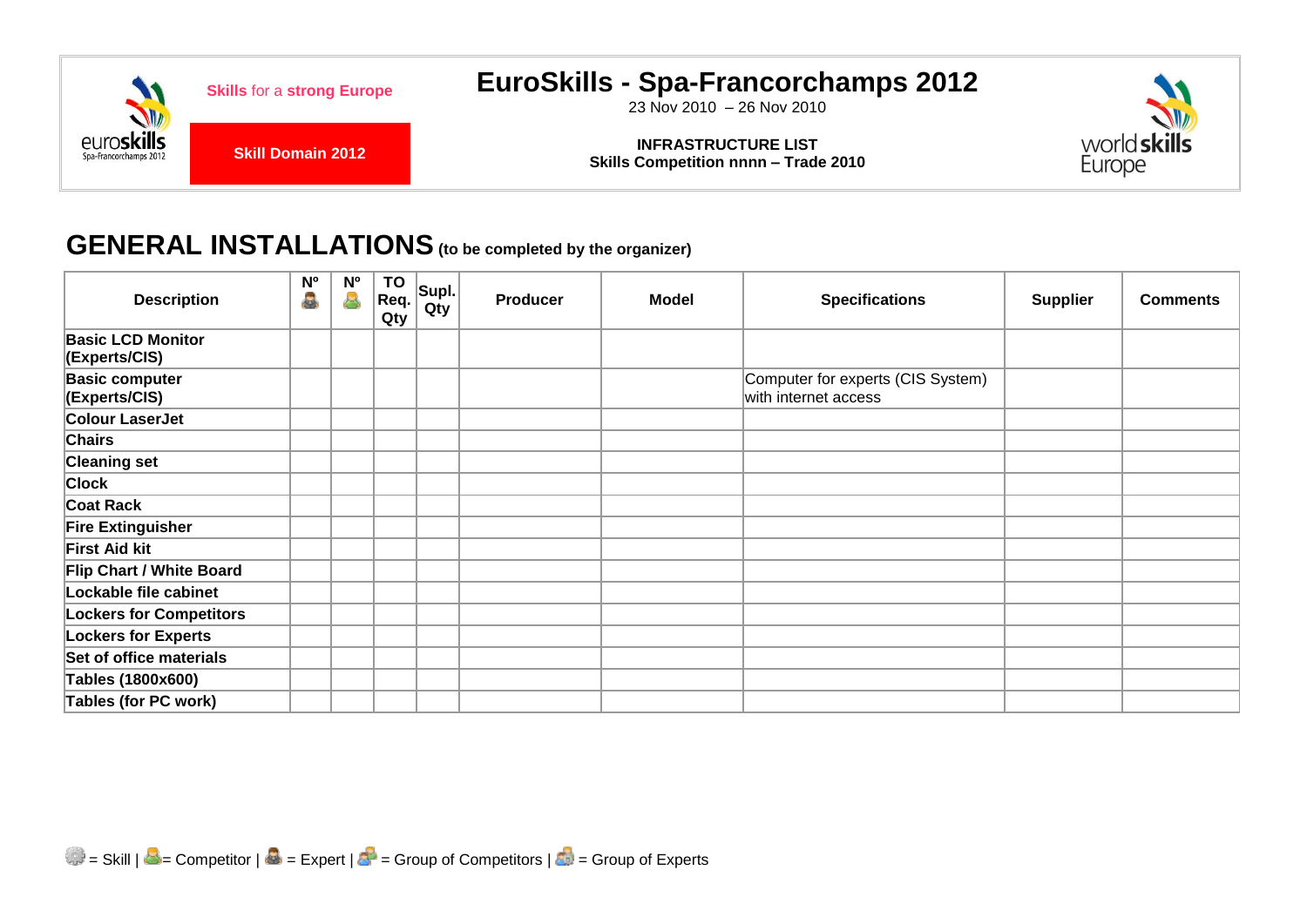

# **WORKSHOP INSTALLATIONS (Precise description from the equipments that are to be in the workshop, to be developed from TO)**

| <b>Description</b> | <mark>N°</mark><br>合 | TO<br>Req.<br>Qty |  | $\left \begin{array}{c c}\textsf{Supl.}\end{array}\right $ Sample Producer | <b>Model</b> | Specification Supplier | <b>Comments</b> |
|--------------------|----------------------|-------------------|--|----------------------------------------------------------------------------|--------------|------------------------|-----------------|
|                    |                      |                   |  |                                                                            |              |                        |                 |
|                    |                      |                   |  |                                                                            |              |                        |                 |
|                    |                      |                   |  |                                                                            |              |                        |                 |
|                    |                      |                   |  |                                                                            |              |                        |                 |
|                    |                      |                   |  |                                                                            |              |                        |                 |
|                    |                      |                   |  |                                                                            |              |                        |                 |
|                    |                      |                   |  |                                                                            |              |                        |                 |
|                    |                      |                   |  |                                                                            |              |                        |                 |
|                    |                      |                   |  |                                                                            |              |                        |                 |
|                    |                      |                   |  |                                                                            |              |                        |                 |
|                    |                      |                   |  |                                                                            |              |                        |                 |
|                    |                      |                   |  |                                                                            |              |                        |                 |
|                    |                      |                   |  |                                                                            |              |                        |                 |
|                    |                      |                   |  |                                                                            |              |                        |                 |
|                    |                      |                   |  |                                                                            |              |                        |                 |
|                    |                      |                   |  |                                                                            |              |                        |                 |
|                    |                      |                   |  |                                                                            |              |                        |                 |

**Please add lines whenever necessary!**